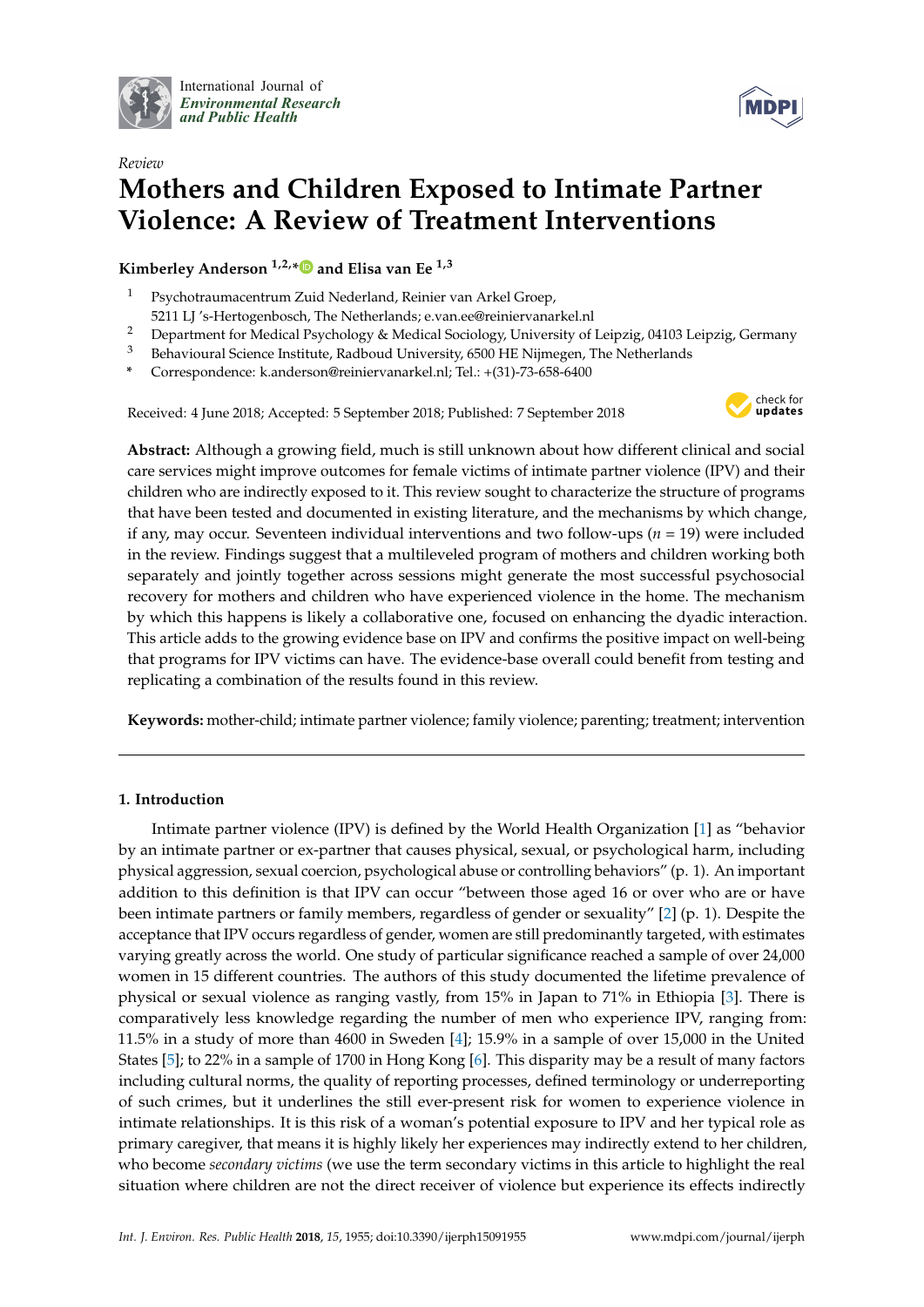(see also Jaffe, Crooks and Wolfe [\[7\]](#page-22-2)). The mother in this example is the primary victim of violence under the circumstances of IPV, and her child is experiencing the impact of IPV on their mother and thus in her parenting).

For children who do not experience violence directly in the home, the distinction between witnessing IPV and being exposed to it is an important one. Exposure is used more recently to encapsulate the idea that children are known to experience IPV through their awareness of violence between their parents, even if they do not (always) directly witness any violent acts [\[8](#page-22-3)[,9\]](#page-22-4). The number of adults who report having been exposed to IPV during childhood can range anywhere from 8% to 25% [\[10\]](#page-22-5). In the United Kingdom, approximately 1 million children report having been exposed to IPV [\[11\]](#page-22-6), but of course, children do still witness violence in the home. In the United States around 80% of children living in violent homes personally observed IPV towards their mother [\[12,](#page-22-7)[13\]](#page-22-8).

The effects of IPV on mothers and children can manifest in multiple ways. Very often, mothers and children do not acknowledge or discuss violence in the home once it ends [\[14\]](#page-22-9), and exposure to it can impact the individual functioning of both the mother and the child, as well as affecting their dyadic relationship. For women who directly experience IPV, outcomes are well-documented. As well as physical injury, Graham-Bermann and Miller [\[15\]](#page-22-10) highlight the increased risk of long-term health concerns such as asthma, stroke and heart disease that impact women who experience violence. Psychologically, women are also at great risk of predominantly posttraumatic stress disorder (PTSD), anxiety and depression, but also suicidal behavior, sleep and eating disorders, social dysfunction, and an increased likelihood of substance abuse [\[16\]](#page-22-11). With regard to children, some may personally observe violent acts in the family home, or witness controlling or coercive behavior towards their mother [\[17\]](#page-22-12). In situations of violence, research has shown that children as young as one can display heightened distress in response to even verbal conflict between parents [\[18\]](#page-22-13). Moreover, witnessing severe IPV has been associated with trauma symptoms, behavioral problems, as well as increased risk of alcoholism, illicit drug use and depressed affect in later life. It has also be linked in one study to perpetration of violence, as a result of social learning [\[19\]](#page-22-14). Exposure to violence in the home may also impact the likelihood of adverse psychosocial outcomes [\[9\]](#page-22-4).This can include: poor emotion regulation, anxiety, depression, low self-esteem, attention difficulties, disturbances in interpersonal relationships and reduced overall adaptive functioning, [\[12,](#page-22-7)[20–](#page-22-15)[22\]](#page-22-16), as well as maladaptive cognitions regarding the causes of IPV; i.e., blaming the mother or themselves [\[13\]](#page-22-8). As a result, children can be observed to have reduced problem solving abilities later on within both interpersonal and environmental situations [\[12\]](#page-22-7).

As well as witnessing violence, growing up with a mother who is impacted by violence herself can reflect in the behavioral functioning of a child [\[23\]](#page-22-17). Symptoms of depression observed in women experiencing IPV have been linked to a poorer overall quality of parenting, which in turn, is believed to increase the likelihood of distress and internalizing behaviors in children [\[24\]](#page-22-18). Furthermore, Jouriles et al. [\[20\]](#page-22-15) note a lack of parental warmth and affection as associated with greater dysfunctional behavior in children exposed to violence in the home. Moreover, mothers may also be more punitive with their children, an act that is further linked to internalizing and externalizing displays of child behavior, with high co-occurrence of both types of problems in children who are more regularly and harshly punished [\[25\]](#page-22-19). One reason mothers may employ such parenting strategies is to ensure their children are well-behaved, thus avoiding aggravating the abuser [\[14\]](#page-22-9). Though the experience of IPV on the dyadic mother-child relationship often results in poor functioning, this is not always the case. In times of stress, parents can act as 'emotional anchors', and demonstrate adaptive coping mechanisms to ensure their child's optimal well-being [\[13\]](#page-22-8), thus buffering against poor socio-emotional outcomes. Mothers affected by IPV have been observed to be more responsive and warm towards their children, which may act as a protective factor against the negative impact of being exposed to IPV in the family home [\[26\]](#page-22-20), and play a key role in mediating the distress of chaotic family situations [\[27\]](#page-23-0).

As a result of the range of outcomes for mothers and children affected by IPV, treatment and support that addresses their individual needs can be successful in targeting their functioning and improving outcomes. Equally, improvements in this domain may have the added benefit of also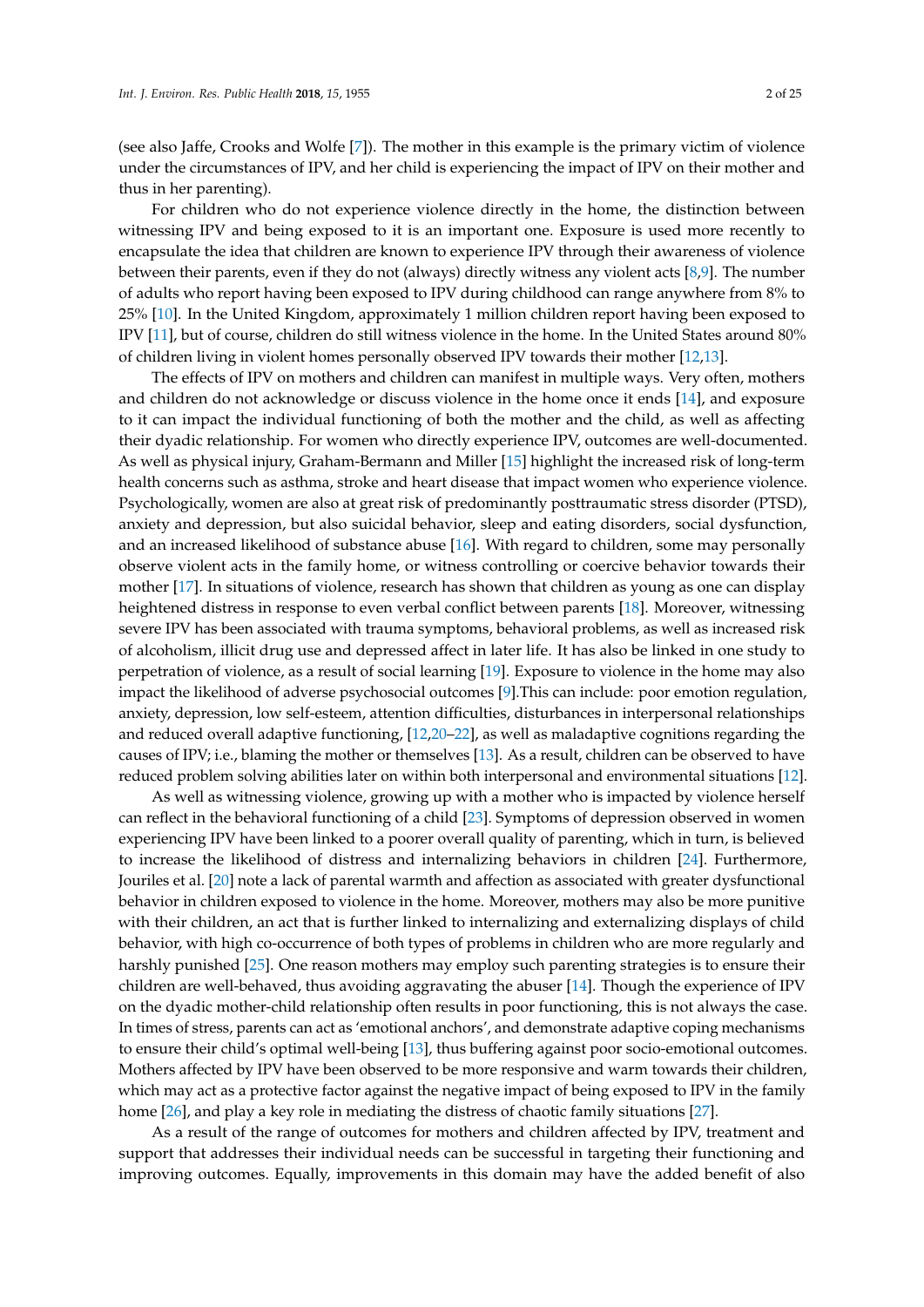improving the relationship overall. Interventions that focus on children commonly aim to address the most severe outcomes (e.g., attachment disorders, PTSD, anxiety and conduct problems), usually taking place in shelters or in community-based centers [\[28\]](#page-23-1). In addition, McWhirter [\[29\]](#page-23-2) stresses the importance of allowing space for children to gain understanding and perspective about the event, appraise the safety issues involved, identify and learn to approach the safe people in their life, and master confidence in themselves and their environment. Other important goals for child interventions have been to enhance coping skills; improve communication skills; explore conflict resolution and problem-solving skills; expressing feelings; and changing maladaptive behavior [\[30\]](#page-23-3). Age is important for children as secondary witnesses. In households with IPV, younger children are the most likely to witness violent acts [\[31\]](#page-23-4), yet they have also shown to be more receptive to their mothers' improved well-being after receiving treatment, compared with older children. One study found youth and adolescent children (aged 6–18 years) as having the least improvement on internalizing behaviors following treatment of their mothers, with many remaining within clinical range after two years. This was compared to children between ages 18 months and 5 years who were more receptive to their mothers' treatment [\[32\]](#page-23-5). Interventions that encompass a wide age-range actually inhibit the ability to identify effects or processes more unique to a particular developmental period [\[31\]](#page-23-4). Often interventions for improving mothers' functioning mirror those for their children (e.g., enhancing problem-solving and communication, as well as how to express one's feeling), but they also include aspects of developing parenting skills and decreasing parenting stress, how to develop safety plans for their family and how to connect with the community [\[30\]](#page-23-3).

While interventions of individual sessions allow the space for mothers and children to explore their own issues and receive age-appropriate support, time spent together in joint sessions is believed to help sustain any positive changes within the family unit. A combination of both likely brings about the most long-lasting impact on relationships and well-being [\[13\]](#page-22-8). However, research over the past two decades has tended to explain mother-child relationships by exclusively examining a mother's parenting.

Given the range of evidence on the interaction of individual experiences of IPV (directly as a mother, and indirectly as a child) and the subsequent impact on behavior and functioning–as well as the impact of these on relationships–this review has a primary focus of distinguishing how different types of interventions in psychosocial care settings adapt to meet the needs of mothers and children, both separately and in joint sessions. We aim to do this by (1) mapping existing interventions for women who are directly affected by IPV, and their children who are secondary victims; and (2) to build on similar existing work [\[28,](#page-23-1)[30,](#page-23-3)[33\]](#page-23-6) by further exploring how the structure and content of intervention programs can bring about change (be it improvements in individual functioning or in dyadic relationships). We strongly feel that understanding the mechanisms underpinning the interventions themselves is useful for guiding future research/clinical practice that seeks to support mother-child dyads affected by IPV.

# **2. Materials and Methods**

# *2.1. Eligibility Criteria*

This review included interventions that address IPV within families, with children up to 18 years, with any outcome measure, from any country and written in English. This initial wide scope was to ensure all efforts to address the research objective were captured in the literature search and not restricted by article indexing. This review excluded: (1) male victims and programs directed specifically toward fathers and their children to concentrate on mothers only; (2) case studies, as it is not possible to compare results due to a lack of control data; (3) mothers with substance misuse problems as it is not possible to pre-determine the role of these in situations of IPV, and would require an additional level of treatment; and (4) children as direct victims of violence in the home, the reason for this being that although the experiences of children who are exposed to IPV overlaps somewhat with that of child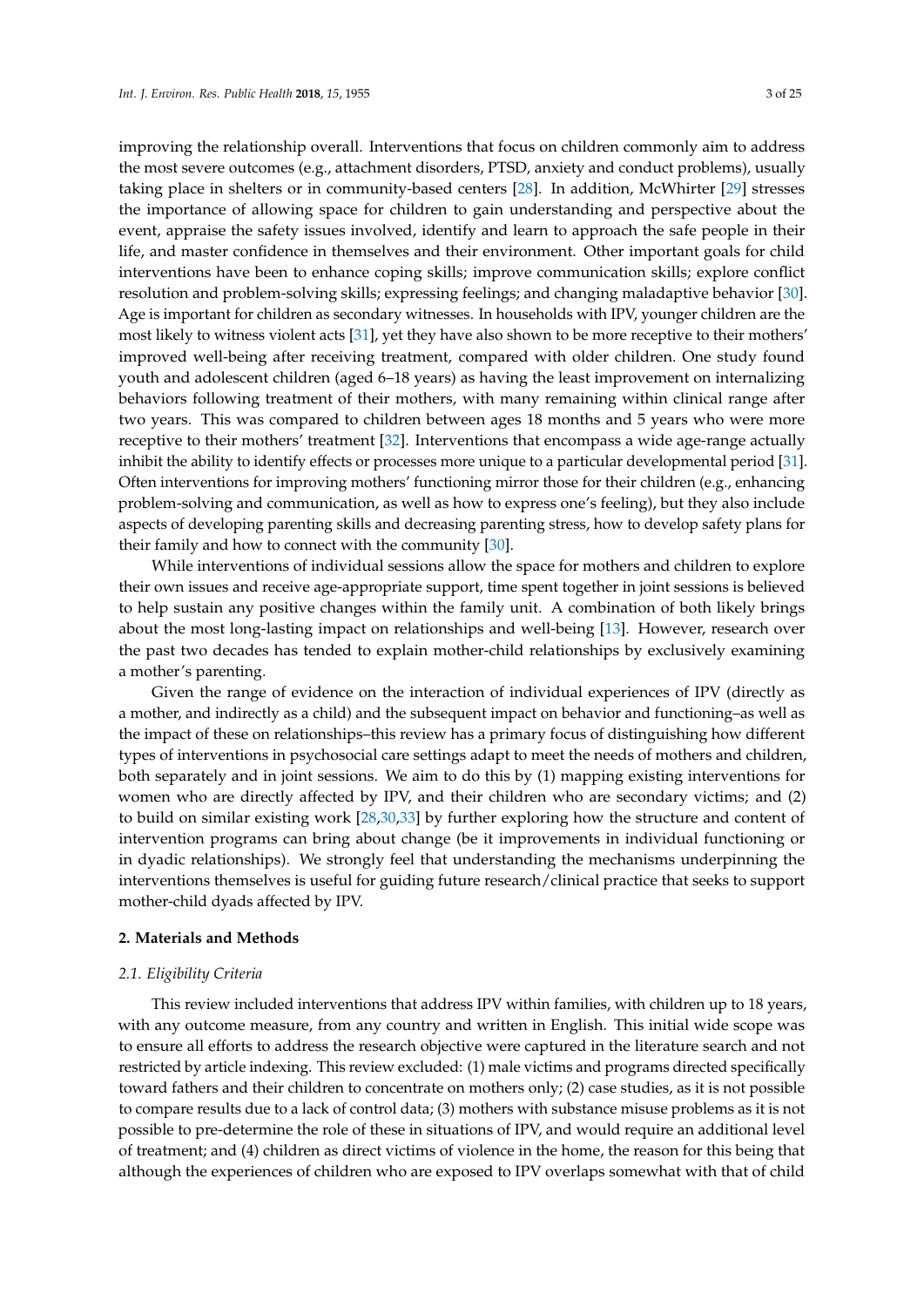abuse victims–experiencing neglect, abandonment, threats, and acts of abuse [\[34\]](#page-23-7)–excluding victims of child abuse allows us to study interventions that focus on the effects of the relational trauma of IPV.

#### *2.2. Search Strategy*

To ensure a comprehensive search of existing literature was conducted, the electronic databases MEDLINE, psycINFO, PILOTS and the Cochrane Library were screened, and publication bias was minimized by including conference papers and book chapters, searching grey literature, and corresponding with authors to identify additional or unpublished work where necessary. The search strategy was defined as terms containing adjectives or derivatives of *mother*, *child*, *intervention* and *intimate partner violence* that were then combined using a series of Boolean AND/OR operators. Derivations of the search terms were combined and adapted to each database accordingly. The combination of terms was deliberately broad to increase sensitivity of the search and identify all interventions. Reference lists of key studies and identified reviews were searched and relevant papers obtained (backward snowballing), as well as finding citations to studies documented (forward snowballing). Initial searches and data extraction were completed on 31 June 2017. Eligible full-text articles were discussed, and consensus was reached on the final inclusion of studies. Further details are available to view in Appendix [A.](#page-20-0)

# *2.3. Data Analyses*

A three-stage process for reviewing search outcomes was conducted. First, based on the inclusion criteria, all search results were assessed by title and abstract. Second, if these criteria were met (or if the review of title and abstract was insufficient to exclude the study) the article was retrieved for full review. After full review, a final number of articles were included in the study. Full text articles were analyzed according to intervention population, program structure and treatment mechanisms, as well as outcomes and overall effectiveness. Quality of evidence was guided by the GRADE (Grades of Recommendation, Assessment, Development and Evaluation) approach [\[35–](#page-23-8)[37\]](#page-23-9), which is a systematic and transparent method to reflect the confidence that a guideline adequately supports the effect of a particular treatment recommendation. The GRADE method judges the quality of evidence and strength of recommendations regarding clinical outcomes that matter to clients and reduces bias in interpretation of results by using a standardized scoring system. Randomized Controlled Trials (RCT) start as high quality (4), and observational studies start as low quality (1), Studies are then appraised for risk of bias (limitations of detailed design and execution), heterogeneity, applicability and quality of reporting.

# **3. Results**

# *3.1. Search Results*

The combined electronic and hand searches produced a total of 9300 results. No authors responded with additional/unpublished work. After eliminating duplicates, book reviews, non-peer reviewed, unrelated articles, and other articles that did not meet search criteria, 53 texts were screened in full. From these articles, a total of 34 were deemed ineligible, and 19 (17 separate interventions, 2 follow-ups) were subsequently entered into the review. Figure [1](#page-4-0) depicts the full screening process and outlines motives for exclusion. The findings of this review are presented according to the following categories: (1) separate interventions; (2) joint interventions; and (3) combined interventions; with the structure and characteristics of each described, followed by the results. See Table [1](#page-7-0) for all included studies.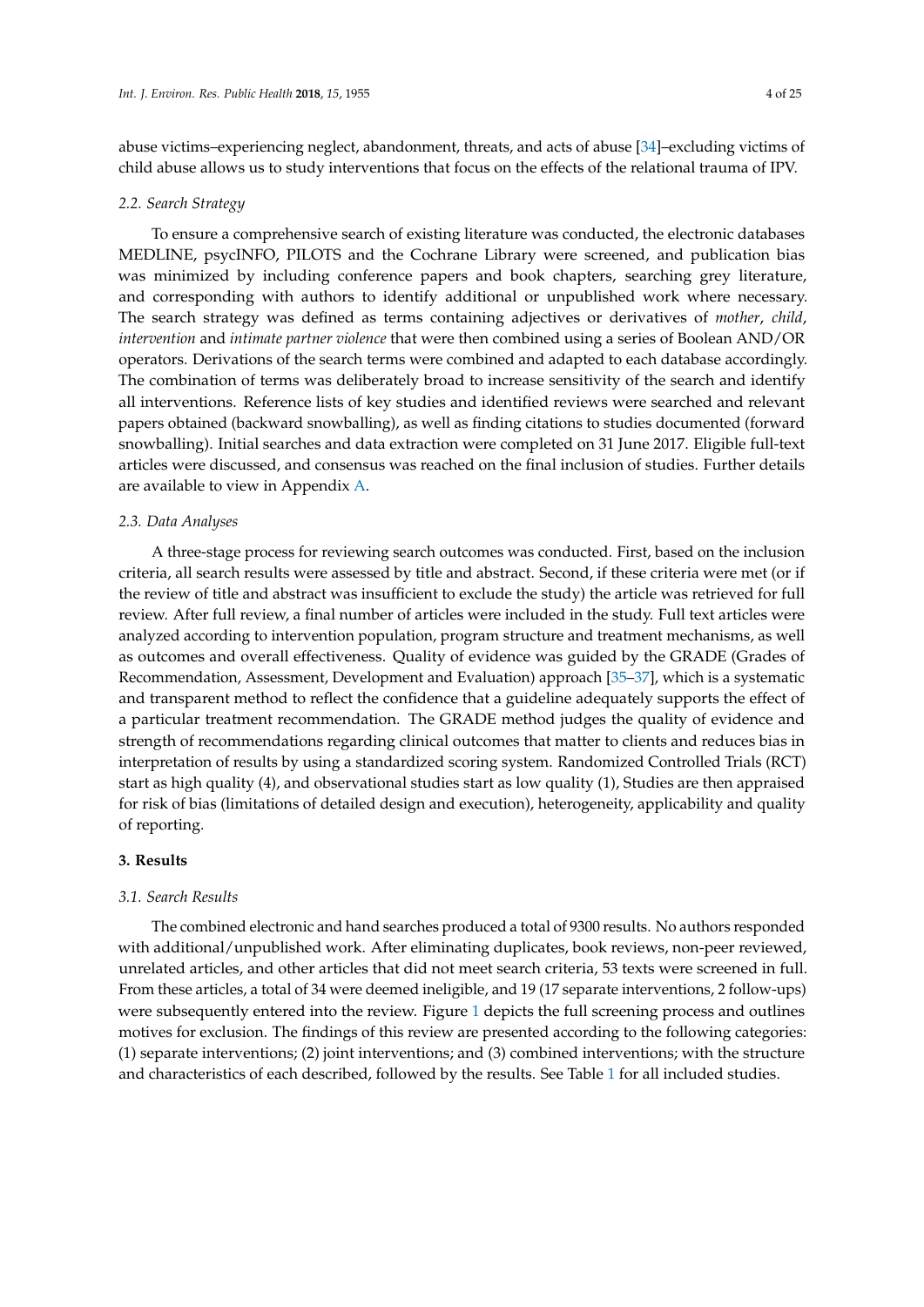<span id="page-4-0"></span>

**Figure 1.** Flow diagram for article selection. **Figure 1.** Flow diagram for article selection.

# *3.2. Overview of Featured Interventions 3.2. Overview of Featured Interventions*

The included interventions span 24 years, from 1992–2016, and have a total sample size at The included interventions span 24 years, from 1992–2016, and have a total sample size at intervention entry of *n* = 2413 (complete figures for rates of drop out are not available). This review intervention entry of *n* = 2413 (complete figures for rates of drop out are not available). This review identified 10 RCTs and seven non-randomized interventions from four different countries (USA: 14, identified 10 RCTs and seven non-randomized interventions from four different countries (USA: 14, Canada: 1, Wales: 1, Israel: 1). Participants were recruited from IPV/family homeless shelters (*n* = 9), Canada: 1, Wales: 1, Israel: 1). Participants were recruited from IPV/family homeless shelters (*n* = 9), family programs for domestic violence (*n* = 2), multiple community locations, including health clinics, family programs for domestic violence (*n* = 2), multiple community locations, including health clinics, education centers, shelters and outreach services ( $n = 5$ ), and clinical facilities ( $n = 1$ ). Most commonly, interventions implemented treatment programs for children aged between three and twelve. In total, interventions implemented treatment programs for children aged between three and twelve. In total,<br>1475 metal, 1485 64 111 1175 mothers and 1256 children participated in the interventions, with an average sample size of 64 and 63 respectively. On average, the 17 interventions highlighted in this review scored 3 according to GRADE criteria (see Table [1](#page-7-0) for full overview).

#### 3.2.1. Separate Interventions We use the term *separate* to account for psychosocial interventions taking place simultaneously 3.2.1. Separate Interventions

We use the term *separate* to account for psychosocial interventions taking place simultaneously for mothers and children, but independently from one another. Often these were held at the same time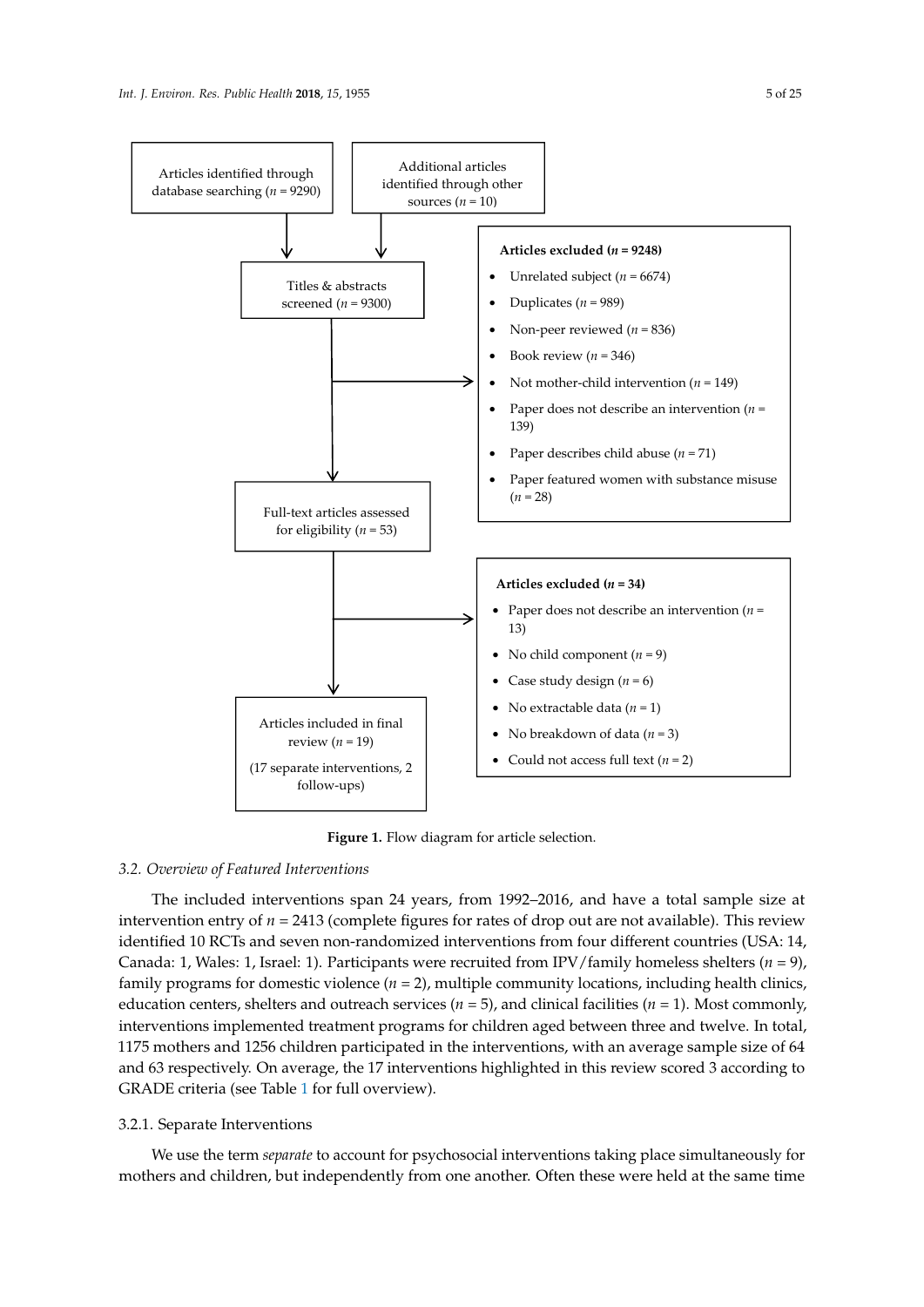and at the same location. Four of these interventions [\[38](#page-23-10)[–41\]](#page-23-11) implemented 10- or 12-week, broadly psychoeducational programs lasting on average one hour. Sessions for mothers focused on topics including: parenting skills and appropriate praising/reprimanding; positive expression of emotion; enhancing self-esteem and mental well-being; promoting prosocial child behavior; safety planning; setting goals for the future; and how to create and maintain successful interactions. For children, where sufficient numbers existed, children were grouped into similar ages and the structure of sessions was tailored accordingly. Topics loosely followed those of mothers and included: mastery of behavior; managing feelings; dealing with conflict between peers; recognizing violent behavior in others; keeping safe; and taking responsibility for their own behavior. These interventions did not comprise an element of mothers and children in the same session.

## 3.2.2. Joint Interventions

Four interventions treated mothers and children in a joint intervention. Mother and child attended these interventions together and did not receive psychosocial support independently of each other. The first, by Waldman-Levi and Weintraub [\[42\]](#page-23-12) involved 8 sessions of 30 min. This 'family intervention for improving occupational performance' (FI-OP) addressed difficulties in mother-child interactions and deficits in children's play functioning. Similarly, Smith and Landreth [\[43\]](#page-23-13) tested the effectiveness of filial therapy with mothers and children in 12 sessions over 3 weeks. Filial therapy also uses child-centered, play-oriented principles in order to strengthen the relationship. Jouriles et al. [\[20](#page-22-15)[,44\]](#page-23-14) implemented a joint intervention taking place in participant's homes (different from the rest of studies that took place in clinical or research facilities), with a specific focus on conduct problems in children. Their project *Support* taught mothers to encourage and facilitate appropriate behavior in the mother-child relationship. It also had components of emotional support, problem solving and effective communication, all with the aim of reducing conduct problems. Project Support was embedded in principles of child management skills and parenting, as well as instrumental and emotional support aimed to reduce mother' psychiatric symptomatology long-term [\[45\]](#page-23-15).

# 3.2.3. Combined Interventions

Nine interventions supplemented separate intervention programs for mothers and children with joint sessions which they attended together, the structure of which varied greatly. Smith [\[46\]](#page-23-16) (see also McManus and colleagues [\[47\]](#page-23-17) for full program details) tested a 10-week psychoeducational program with sessions lasting up to 2.5 h. The first half of sessions were spent with mother and child together, working jointly on activities, which aimed to help share their experiences of the abuse and to acknowledge their related feelings and concerns while supporting one another. The second half of sessions was in separate groups, whereby a structured program (Domestic Abuse, Recovering Together: DART) was implemented. In another interventions, McWhirter [\[48\]](#page-24-0) combined separate mother and child work with a joint family session. Two themes were employed across both treatment elements: goal-oriented and emotion-focused. The goal-oriented women's group drew on cognitive behavioral and motivational interviewing techniques, whereby women focused on decreasing non-adaptive coping strategies and increasing adaptive ones. Goals were either relational (e.g., fostering healthy bonds with their children), personal (e.g., increasing awareness for personal feelings), or functional (e.g., drink alcohol less frequently). The emotion-focused group comprised behavioral and therapeutic components. Each session included a psychoeducational element that presented information, which was then assimilated via a gestalt approach that encouraged women to process information, thoughts and feelings in a way that allowed for behavioral changes. Separate sessions of similar themes were implemented for children in parallel. This was followed by a family-based activity and discussion, where they were presented a summary of the sessions.

Other interventions, both RCTs, that implemented a combination of separate and joint interventions include Cohen et al. [\[49\]](#page-24-1) who tested trauma-focused cognitive behavioral therapy with a concentration on psychoeducation about trauma; developing individualized relaxation skills to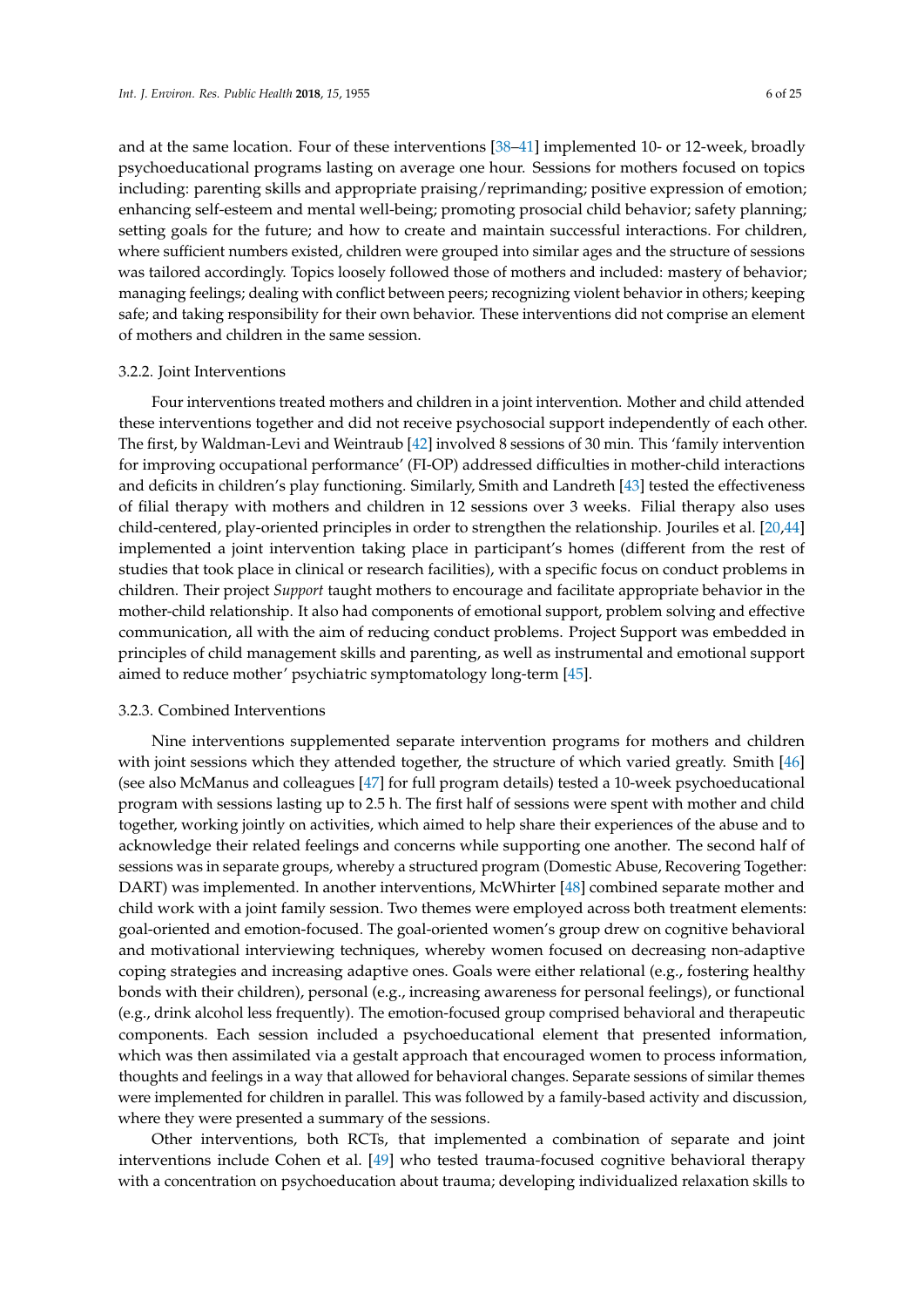manage stress, expressing and modulating upsetting feelings, and cognitive coping skills. Within the joint child-parent sessions that followed, the child was encouraged to share IPV experiences directly with the mother. Lieberman and colleagues [\[17\]](#page-22-12) implemented a child-parent psychotherapy program, with the aim to facilitate child–parent interactions. This was guided by the child's free play with developmentally appropriate toys selected to elicit unprocessed distress and foster social interaction. The initial assessment included individual sessions with the mother to agree on the course of treatment, and to plan how to explain the treatment to the child. CPP aims to target maladaptive behaviors, supports developmentally appropriate interactions, and guides the child and the mother to create a joint narrative of the traumatic events. Weekly joint sessions were interspersed with individual work with the mother as clinically indicated. Sullivan et al. [\[50\]](#page-24-2) ran simultaneous groups for mothers and children where they addressed safety planning, trauma-related issues and other psychosocial effects in the aftermath of violence, self-blame and conflict resolution skills. This was followed by a multi-family group that aimed to facilitate communication and sharing of the experiences gained during the simultaneous groups.

Graham-Bermann and colleagues compared a range of intervention types within their series of RCTs. The team began by implementing a joint 10-week psychoeducational program for mothers and their children [\[13\]](#page-22-8), which led to the development of the Mom's Empowerment Program (MEP) and the Pre-Kids' Club (PKC) [\[15](#page-22-10)[,27\]](#page-23-0) that could be independently run. The MEP aims to empower women through discussing the impact of the violence on themselves and on their children; to optimize parenting skills; to provide a safe place to discuss parenting fears and worries; and to build connections for the women in the context of a supportive group, thereby reducing symptoms of depression and enhancing their parenting skills. The child component (PKC) targets their knowledge and beliefs about IPV, their emotional adjustment, and their social behavior.

Carter et al. [\[51\]](#page-24-3) were the only authors identified in this review to combine group treatment and family therapy, that was preceded by separate sessions. This multi-level approach allowed for children and mothers to learn and speak about their IPV experiences and provide a healing environment. Critical issues arising in separate group sessions were followed up within family therapy.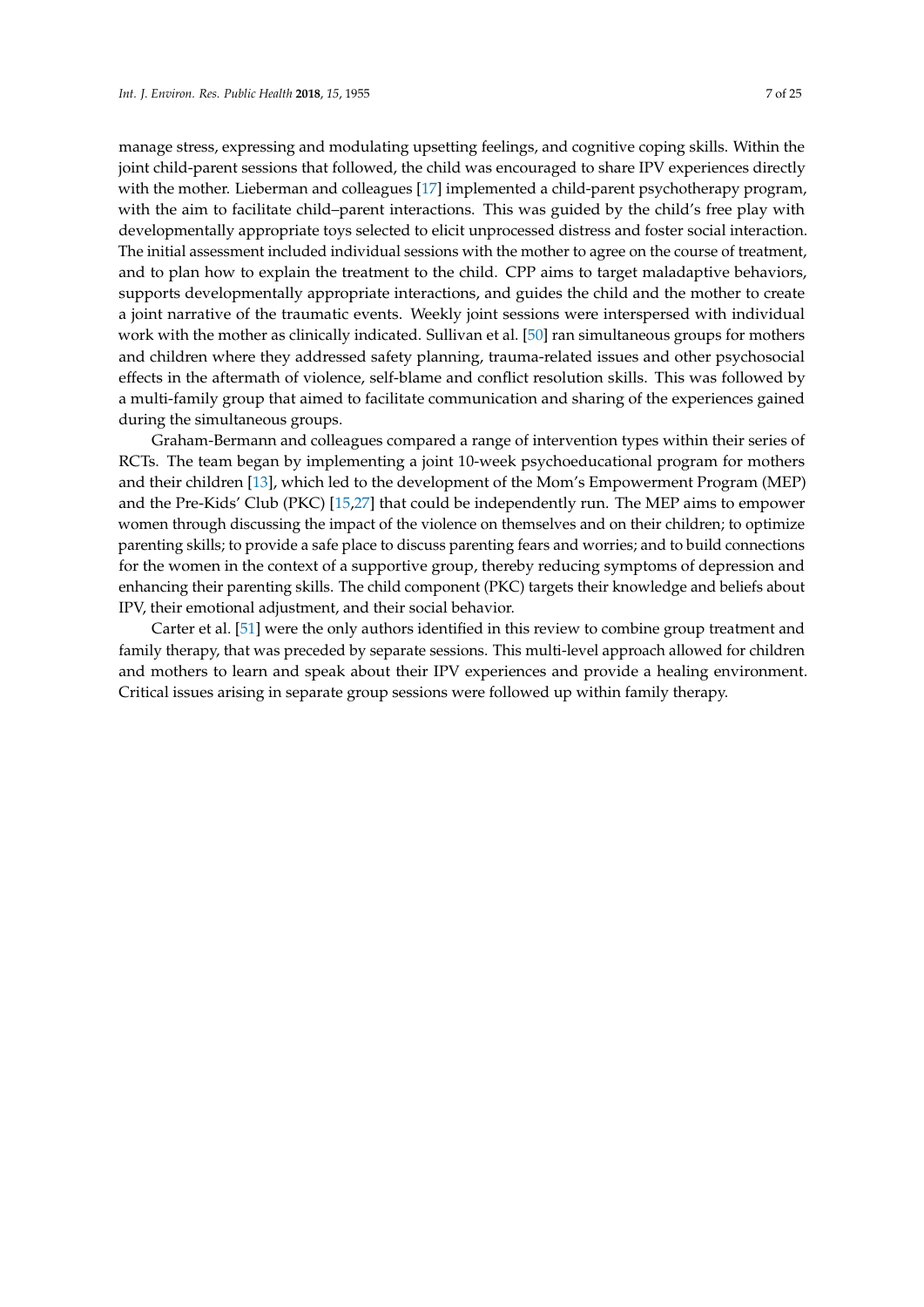<span id="page-7-0"></span>

| Author, Year,<br>{Reference]             | Intervention<br>Recruitment<br>Locations | Study<br>Design                     | Age of<br>Children | Sample<br><b>Size</b>              | <b>Study Aims</b>                                                                                                                                                                                              | <b>Brief Intervention</b><br>Description                                                                                                                                    | Control<br>Group         | Assessment<br><b>Time Points</b>            | Outcome<br><b>Measures</b>                                                                                                                                                   | Findings                                                                                                                                                                                                                                                                                                                                                                                                                                                                                                                                | <b>GRADE</b><br>Result |
|------------------------------------------|------------------------------------------|-------------------------------------|--------------------|------------------------------------|----------------------------------------------------------------------------------------------------------------------------------------------------------------------------------------------------------------|-----------------------------------------------------------------------------------------------------------------------------------------------------------------------------|--------------------------|---------------------------------------------|------------------------------------------------------------------------------------------------------------------------------------------------------------------------------|-----------------------------------------------------------------------------------------------------------------------------------------------------------------------------------------------------------------------------------------------------------------------------------------------------------------------------------------------------------------------------------------------------------------------------------------------------------------------------------------------------------------------------------------|------------------------|
|                                          |                                          |                                     |                    |                                    |                                                                                                                                                                                                                | Separate interventions                                                                                                                                                      |                          |                                             |                                                                                                                                                                              |                                                                                                                                                                                                                                                                                                                                                                                                                                                                                                                                         |                        |
| Basu et al.<br>2009 [38]                 | <b>USA</b><br>Community                  | Randomized<br>group<br>intervention | $3 - 12$           | Children:<br>20<br>Mothers:<br>36  | To implement<br>a community-based,<br>manualized,<br>psychoeducational<br>intervention<br>program targeting<br>mothers and<br>children exposed to<br><b>IPV</b>                                                | 10 weeks,<br>1.5 h/week for<br>mothers, 1 h/week<br>for children.<br>Psychoeducational:<br>Focus on different<br>theme relating to<br><b>IPV</b>                            | Waitlist                 | Pre- & $3 + 6$ -<br>month FU                | Mothers:<br>severity of<br>violence, distress,<br>depression,<br>trauma<br>Children:<br>perceived<br>competence &<br>social<br>acceptance,<br>feelings toward<br>IPV at home | No significant differences for<br>depression, anxiety or trauma<br>symptoms across the groups.<br>The intervention group had the<br>lowest levels of depression and<br>anxiety symptoms compared to<br>both the intervention and early<br>termination groups over time.<br>Children in the CG showed<br>a decrease in anxiety and<br>depression symptoms relative to<br>the other groups immediately post<br>intervention but not in the 3- or<br>6-month assessments. There were<br>no significant differences for<br>trauma symptoms. | 3                      |
| Becker at al.,<br>2008 [39]              | <b>USA</b><br>Community                  | Non-<br>randomized<br>intervention  | $3 - 17$           | Children:<br>106<br>Mothers:<br>56 | To implement a<br>culturally influenced<br>intervention<br>program involving<br>a sample largely<br>identifying as from<br>Asian and Pacific<br>Island descent.                                                | 12 weeks,<br>$1.5 h$ /week.<br>Focus on different<br>theme relating to<br><b>IPV</b>                                                                                        | $\overline{\phantom{a}}$ | Pre- & post-<br>intervention                | Mothers: IPV<br>related skills,<br>parenting<br>practices<br>Children: IPV<br>related skills,<br>behavior<br>checklist                                                       | Children had significant<br>improvement in ratings of<br>violence-related from pre-post<br>treatment. Significant decrease in<br>internalizing and externalizing<br>scores. Significant decrease in the<br>proportion of children with<br>clinically significant posttreatment<br>psychopathology. Parents were<br>observed to have significant<br>improvement in their IPV related<br>skills and parenting practices.                                                                                                                  | 3                      |
| Graham-<br>Bermann, et al.,<br>2015 [40] | <b>USA</b><br>IPV shelters               | <b>RCT</b>                          | $4 - 6$            | Mothers &<br>children:<br>120      | To compare the<br>adjustment of<br>children exposed to<br>severe IPV who<br>participated in the<br>Pre Kids' Club<br>(PKC) while their<br>mothers participated<br>in the Mom's<br>Empowerment<br>Program (MEP) | 5 weeks, 2<br>sessions/week.<br>Mothers: to<br>enhance social and<br>emotional<br>adjustment.<br>Children: each<br>session focuses on<br>different topics<br>related to IPV | Waitlist                 | Pre- & post-<br>intervention<br>8 months FU | Mothers:<br>severity of<br>violence.<br>Children:<br>behavior<br>checklist<br><i>(internalizing</i> )<br>only)                                                               | There was no statistically<br>significant decrease in internalizing<br>problems over time in the control<br>group.<br>For female children in the<br>treatment group, there was<br>a statistically significant decrease in<br>internalizing problems at the<br>8-month follow up point. Under<br>a per-protocol specification, there<br>were statistically significant<br>differences between the treatment<br>and comparison groups.                                                                                                    | 3                      |

**Table 1.** Overview of included interventions.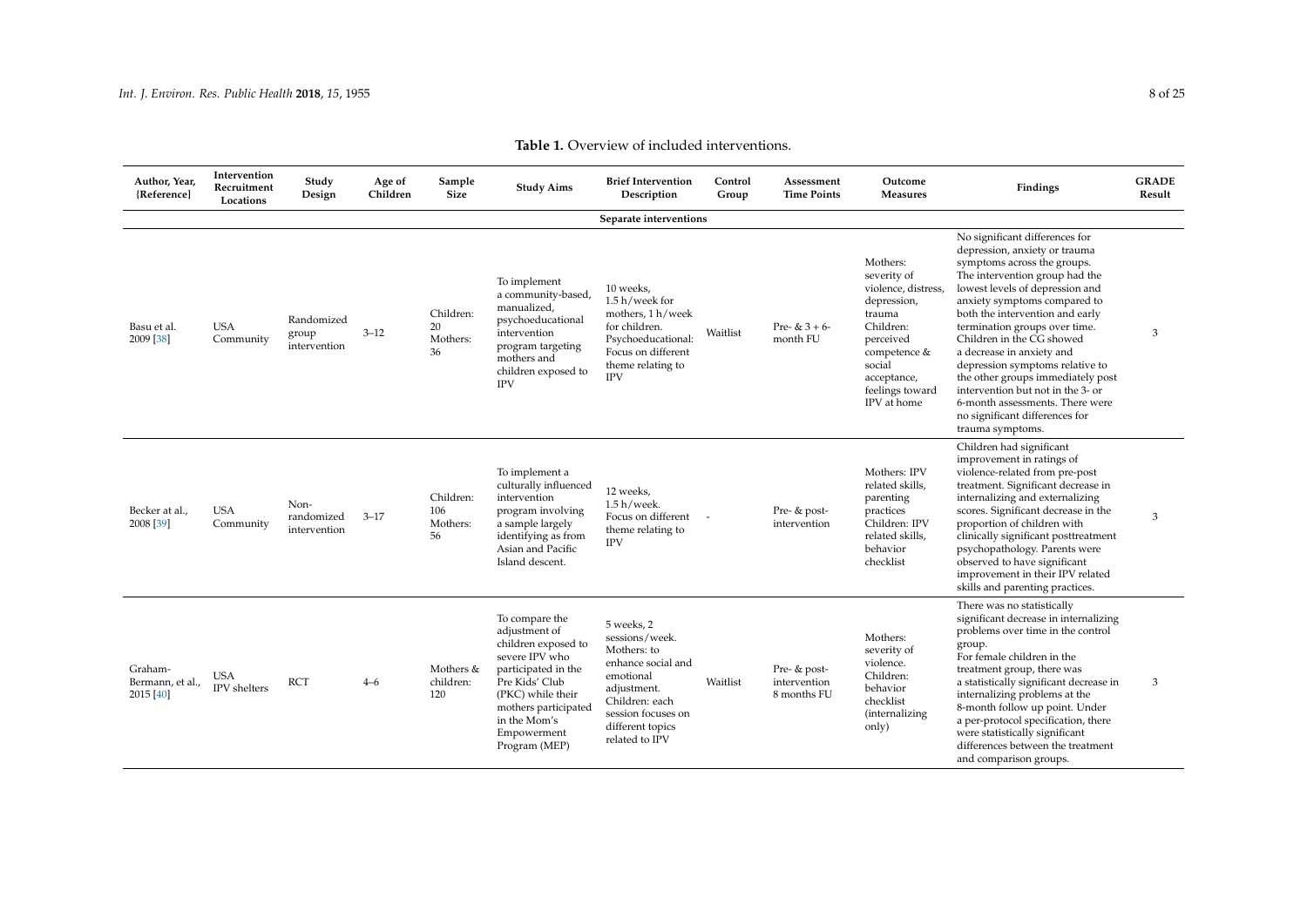| Table 1. Cont. |  |  |
|----------------|--|--|
|----------------|--|--|

| Author, Year,<br>{Reference]              | Intervention<br>Recruitment<br>Locations | Study<br>Design                    | Age of<br>Children | Sample<br>Size                    | <b>Study Aims</b>                                                                                                                                                    | <b>Brief Intervention</b><br>Description                                                                                                                                                                                   | Control<br>Group              | Assessment<br><b>Time Points</b>                  | Outcome<br><b>Measures</b>                                                                                                                                 | Findings                                                                                                                                                                                                                                                                                                                                                                                                                                         | <b>GRADE</b><br>Result |
|-------------------------------------------|------------------------------------------|------------------------------------|--------------------|-----------------------------------|----------------------------------------------------------------------------------------------------------------------------------------------------------------------|----------------------------------------------------------------------------------------------------------------------------------------------------------------------------------------------------------------------------|-------------------------------|---------------------------------------------------|------------------------------------------------------------------------------------------------------------------------------------------------------------|--------------------------------------------------------------------------------------------------------------------------------------------------------------------------------------------------------------------------------------------------------------------------------------------------------------------------------------------------------------------------------------------------------------------------------------------------|------------------------|
| Macmillan<br>& Harpur,<br>2003 [41]       | Canada<br>Community                      | Non-<br>randomized<br>intervention | $6 - 12$           | Children:<br>47<br>Mothers:<br>39 | To describe the<br>well-being and<br>functioning of this<br>sample of children<br>and parents who are<br>living in the<br>community and<br>seeking out<br>treatment. | 10 weeks,<br>$1.5 h$ /week.<br>Children:<br>addressing<br>posttraumatic<br>stress issues, IPV<br>related skills,<br>relaxation.<br>Mothers:<br>promoting<br>relationship<br>building, positive<br>discipline<br>practices. |                               | Pre- & post-<br>intervention                      | Parents:<br>parenting stress<br>Children:<br>behavior<br>checklist,<br>depression,<br>anxiety,<br>trauma-related<br>sequelae,<br>understanding<br>of abuse | Children's behavior problems<br>(externalizing, internalizing,<br>and total score) were significantly<br>lowered, while children's scores on<br>the knowledge forms were<br>significantly increased. Parenting<br>stress significantly lowered.                                                                                                                                                                                                  | 3                      |
|                                           |                                          |                                    |                    |                                   |                                                                                                                                                                      | Joint interventions                                                                                                                                                                                                        |                               |                                                   |                                                                                                                                                            |                                                                                                                                                                                                                                                                                                                                                                                                                                                  |                        |
| Jouriles et al.,<br>2001 [20]             | <b>USA</b><br>IPV shelters               | <b>RCT</b>                         | $4 - 9$            | Mothers &<br>children:<br>36      | An experimental<br>evaluation of<br>a programme<br>designed to reduce<br>conduct problems of<br>children of domestic<br>violence victim<br>mothers.                  | 8 months,<br>$1.5 h$ /week.<br>Child<br>management skills                                                                                                                                                                  | Monthly<br>telephone<br>calls | Pre-<br>intervention<br>4, 8, 12, 16<br>months FU | Mothers:<br>severity of<br>violence<br>Children:<br>behavior<br>checklist<br>Mothers &<br>children: child<br>management                                    | Significant improvement in<br>externalizing over time. Slightly<br>higher mean level of child<br>management skills at assessment 3,<br>and improving more rapidly in<br>families in treatment condition.<br>Mother's psychological distress<br>diminished over time. Level of<br>conduct problems in intervention<br>arm brought to within normal<br>range, mothers gained more rapid<br>and greater improvements in child<br>management skills. | 3.5                    |
| Waldman Levi<br>& Weintraub,<br>2015 [42] | Israel<br>$\operatorname{IPV}$ shelters  | Non-<br>randomized<br>intervention | $3 - 5$            | Children:<br>37<br>Mothers:<br>37 | To examine the<br>efficacy of filial<br>therapy for mothers<br>and their children in<br>IPV shelters.                                                                | 8 weeks,<br>30min/week.<br>Opening (5 mins),<br>joint play (20<br>mins), closure &<br>separation (5<br>mins).                                                                                                              | Free play<br>time             | Pre- & post-<br>intervention                      | Mothers &<br>children:<br>interactive<br>behavior<br>Children: play<br>skills,<br>playfulness.                                                             | Children's play skills significantly<br>improved in the FI-OP group for<br>sensitivity and limit setting. No<br>differences fond in involvement.<br>reciprocity, negative states.<br>Children's play skills significantly<br>improved, but not regarding<br>material management or<br>participation. No difference in<br>playfulness between groups.                                                                                             | 2.5                    |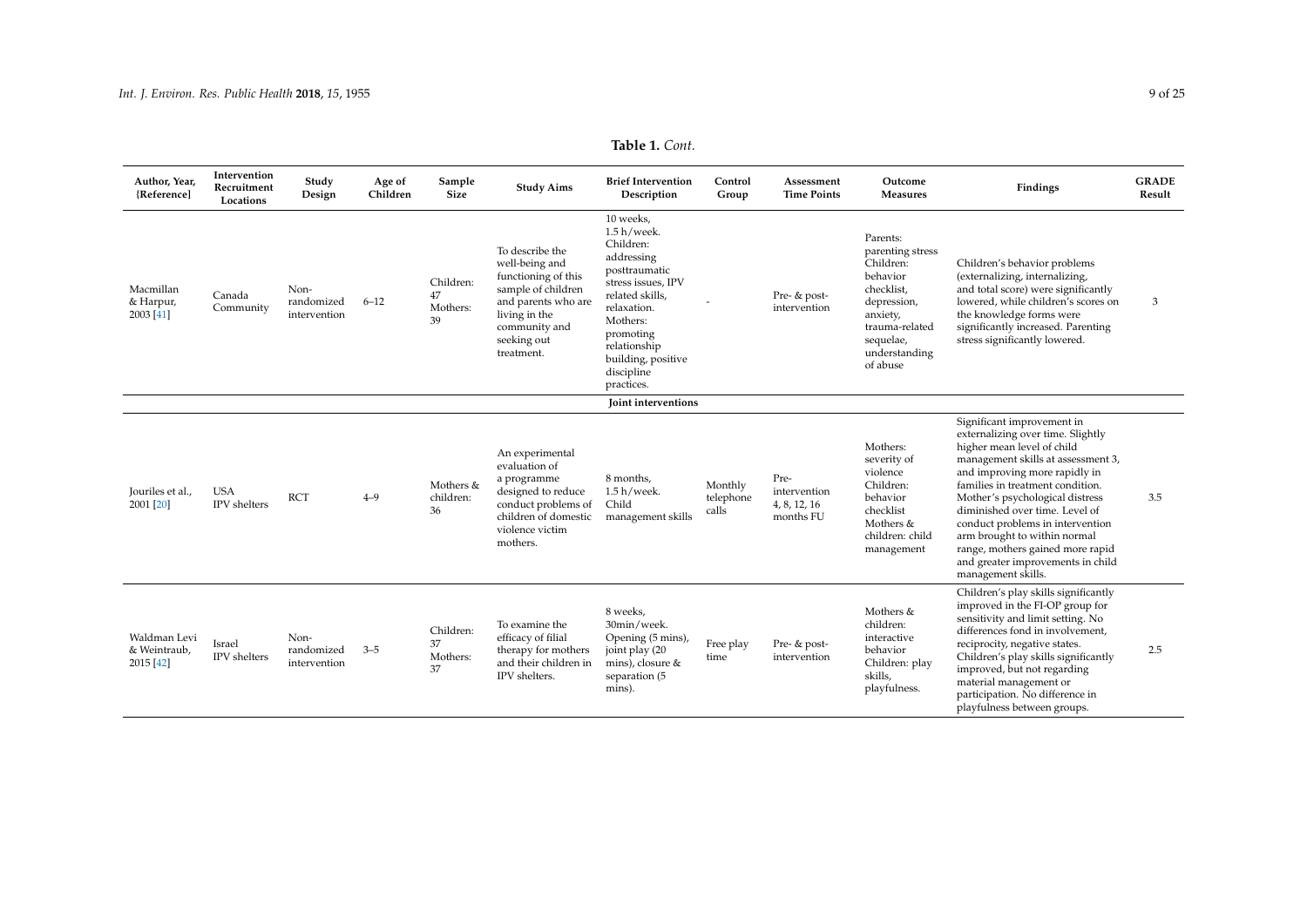| Table 1. Cont. |  |
|----------------|--|
|----------------|--|

| Author, Year,<br>{Reference]      | Intervention<br>Recruitment<br>Locations | Study<br>Design                    | Age of<br>Children | Sample<br><b>Size</b>             | <b>Study Aims</b>                                                                                                                                   | <b>Brief Intervention</b><br>Description                                                                                                  | Control<br>Group            | Assessment<br><b>Time Points</b>                        | Outcome<br><b>Measures</b>                                                                                                                                                                                                               | Findings                                                                                                                                                                                                                                                                                                                                                                                                                                                                                                                                                                                                                                                                                                                                                                                                                                                                                                                                                                                                                  | <b>GRADE</b><br>Result |
|-----------------------------------|------------------------------------------|------------------------------------|--------------------|-----------------------------------|-----------------------------------------------------------------------------------------------------------------------------------------------------|-------------------------------------------------------------------------------------------------------------------------------------------|-----------------------------|---------------------------------------------------------|------------------------------------------------------------------------------------------------------------------------------------------------------------------------------------------------------------------------------------------|---------------------------------------------------------------------------------------------------------------------------------------------------------------------------------------------------------------------------------------------------------------------------------------------------------------------------------------------------------------------------------------------------------------------------------------------------------------------------------------------------------------------------------------------------------------------------------------------------------------------------------------------------------------------------------------------------------------------------------------------------------------------------------------------------------------------------------------------------------------------------------------------------------------------------------------------------------------------------------------------------------------------------|------------------------|
| Smith &<br>Landreth,<br>2003 [43] | <b>USA</b><br>IPV shelters               | Non-<br>randomized<br>intervention | $4 - 10$           | Children:<br>11<br>Mothers:<br>11 | To determine the<br>effectiveness of<br>intensive filial<br>therapy as a method<br>of intervention with<br>child witnesses of<br>domestic violence. | Filial therapy<br>2-3 weeks, 12<br>sessions, 1.5<br>h/session<br>Combined parent<br>training session<br>and parent-child<br>play session. | Sibling<br>group<br>therapy | Pre- & post<br>intervention                             | Mothers &<br>children:<br>empathy<br>Children:<br>behavior<br>checklist,<br>self-concept.                                                                                                                                                | Intervention group demonstrated<br>significant improvement on all<br>measures. Children in the intensive<br>individual play therapy group<br>scored significantly higher in<br>self-concept than children in the<br>filial therapy. There were no<br>significant differences between the<br>intensive filial therapy<br>experimental group and the<br>intensive sibling group play<br>therapy comparison group on<br>self-concept scores. Mothers<br>achieved significantly higher levels<br>of positive behavior.                                                                                                                                                                                                                                                                                                                                                                                                                                                                                                        | 3                      |
| Jouriles et al.,<br>2009 [44]     | <b>USA</b><br><b>IPV</b> shelters        | <b>RCT</b>                         | $4 - 9$            | Mothers &<br>children:<br>66      | To replicate and<br>extend findings<br>from initial findings<br>(Jouriles et al. 2001).                                                             | 12 months, weekly<br>home visits.<br>Child<br>management<br>skills.                                                                       | Month-ly<br>phone calls     | Pre-<br>intervention<br>4, 8, 12, 16, & 20<br>months FU | Mothers:<br>severity of<br>violence,<br>parenting,<br>psychological<br>aggression,<br>psychiatric<br>symptoms,<br>traumatic<br>symptoms.<br>Children:<br>conduct<br>problems,<br>frequency of<br>behaviors,<br>oppositional<br>behavior. | Child conduct problems decreased<br>more rapidly in the intervention<br>group. For the follow-up period,<br>conduct problems continued to<br>decrease in the intervention group,<br>but not in the comparison group.<br>Although oppositional child<br>behavior decreased more slowly<br>than the other measures of child<br>conduct problems, child behavior<br>still decreased more rapidly in the<br>intervention group than the<br>comparison group during both the<br>intervention and follow-up periods.<br>During the intervention period,<br>inconsistent and harsh parenting<br>behaviors decreased in the Project<br>Support group, and in the<br>comparison group, with more rapid<br>decreases in the Project Support<br>group. During the follow-up<br>period, no changes in inconsistent<br>and harsh parenting behaviors<br>emerged in either of the groups.<br>Maternal psychiatric symptoms<br>decreased during the intervention<br>period in the Project Support group,<br>and in the comparison group. | $\overline{4}$         |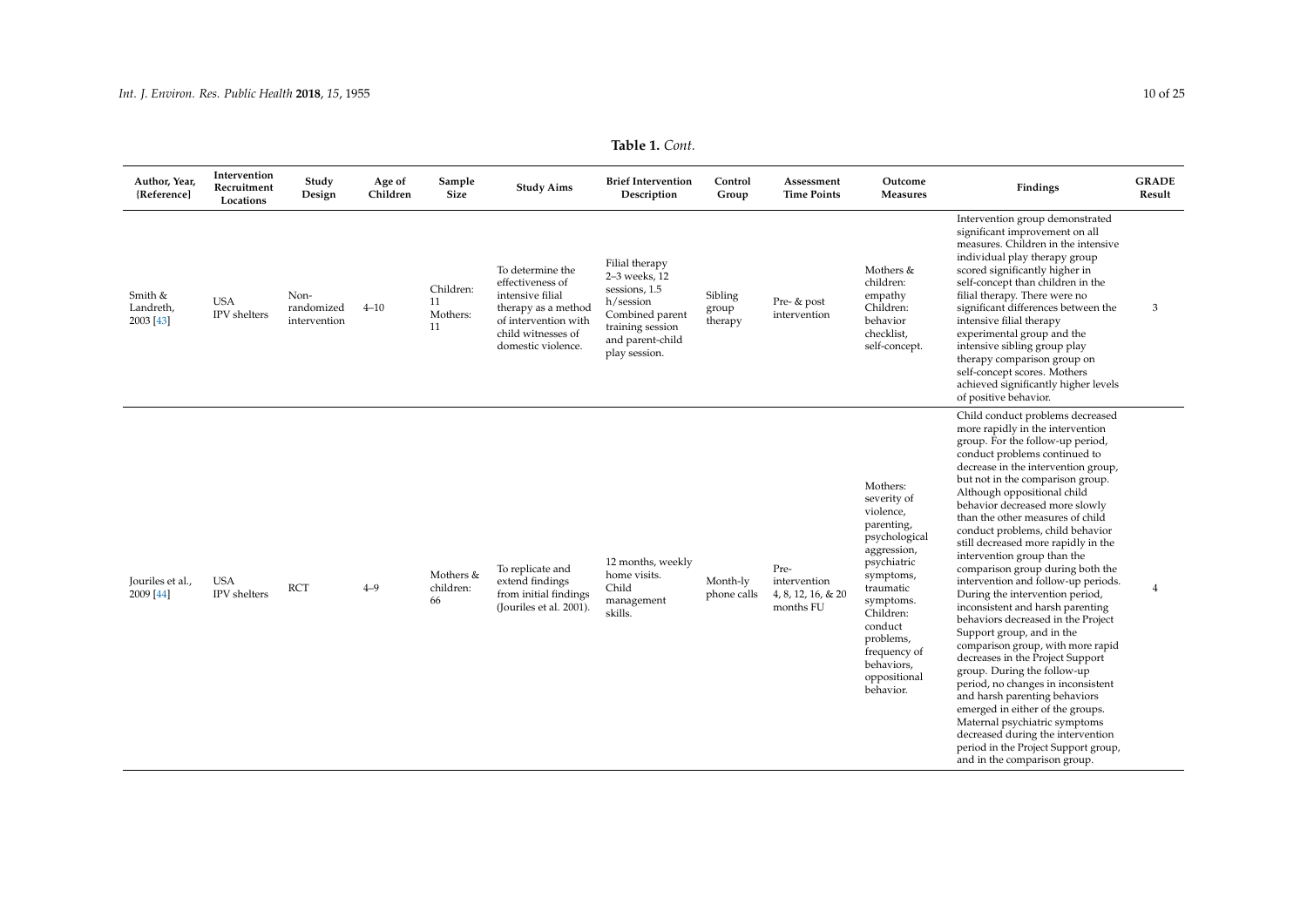| Table 1. Cont. |  |
|----------------|--|
|----------------|--|

| Author, Year,<br>{Reference]            | Intervention<br>Recruitment<br>Locations | Study<br>Design | Age of<br>Children | Sample<br>Size                | <b>Study Aims</b>                                                                                                                                                                        | <b>Brief Intervention</b><br>Description                                                                           | Control<br>Group | Assessment<br><b>Time Points</b>           | Outcome<br><b>Measures</b>                                                                                                                                                       | Findings                                                                                                                                                                                                                                                                                                                                                                                                                                                                                                                                                                                                                                                                                                                                                    | <b>GRADE</b><br>Result |
|-----------------------------------------|------------------------------------------|-----------------|--------------------|-------------------------------|------------------------------------------------------------------------------------------------------------------------------------------------------------------------------------------|--------------------------------------------------------------------------------------------------------------------|------------------|--------------------------------------------|----------------------------------------------------------------------------------------------------------------------------------------------------------------------------------|-------------------------------------------------------------------------------------------------------------------------------------------------------------------------------------------------------------------------------------------------------------------------------------------------------------------------------------------------------------------------------------------------------------------------------------------------------------------------------------------------------------------------------------------------------------------------------------------------------------------------------------------------------------------------------------------------------------------------------------------------------------|------------------------|
| Macdonald et al<br>2006 [45]            |                                          | Follow-up       |                    | Mothers &<br>children:<br>36  | To assess the effects<br>of Project Support<br>on children's<br>conduct problems 24<br>months following<br>the termination of<br>services (32 months<br>following shelter<br>departure). |                                                                                                                    |                  | 24 months                                  | Mothers:<br>aggression,<br>contact<br>w/partner,<br>recurrence of<br>violence.<br>Children:<br>oppositional<br>behavior,<br>behavior<br>checklist,<br>internalizing<br>problems. | Only 31% of children still in clinical<br>level of conduct problems at either<br>16 months/32-month assessment<br>points (compared to 71% in<br>comparison group). Externalizing<br>scale scores for intervention and<br>comparison conditions at the<br>24-month follow-up assessment did<br>not differ significantly from one<br>another. Mean levels of<br>internalizing problems did not<br>differ between the treatment and<br>comparison groups at the 24-month<br>follow-up assessment. However,<br>there were differences in the<br>proportion of children in each<br>group exhibiting clinical levels of<br>internalizing problems.                                                                                                                | 3.5                    |
|                                         |                                          |                 |                    |                               |                                                                                                                                                                                          | <b>Combined interventions</b>                                                                                      |                  |                                            |                                                                                                                                                                                  |                                                                                                                                                                                                                                                                                                                                                                                                                                                                                                                                                                                                                                                                                                                                                             |                        |
| Graham-<br>Bermann et al.,<br>2007 [13] | <b>USA</b><br>IPV shelters               | <b>RCT</b>      | $6 - 12$           | Mothers &<br>children:<br>181 | To promote<br>alternatives to<br>aggression and<br>address children's<br>beliefs about<br>violence                                                                                       | 10 weeks,<br>Mothers: building<br>parenting<br>competence<br>Children:<br>understanding<br>IPV-related<br>behavior | Waitlist         | Pre- & post-<br>intervention<br>8-month FU | Mothers:<br>severity of<br>violence, social<br>desirability<br>Children:<br>behavior<br>checklist,<br>attitudes about<br><b>IPV</b>                                              | Individual CM children displayed<br>significantly greater improvement<br>from baseline to post-intervention<br>relative to controls in externalizing<br>behavior problems and attitudes in<br>the two-level model comparing<br>change in individuals assigned to<br>different conditions. Individual<br>children in the CM condition made<br>significantly greater changes in<br>externalizing behavior problems<br>from posttreatment to follow-up<br>when compared with children in<br>the CO condition. Significant<br>deterioration in attitudes for<br>individual CO children, suggesting<br>that mothers may influence their<br>children's beliefs and attitudes<br>about violence after participating in<br>the intervention programme<br>themselves | $\overline{4}$         |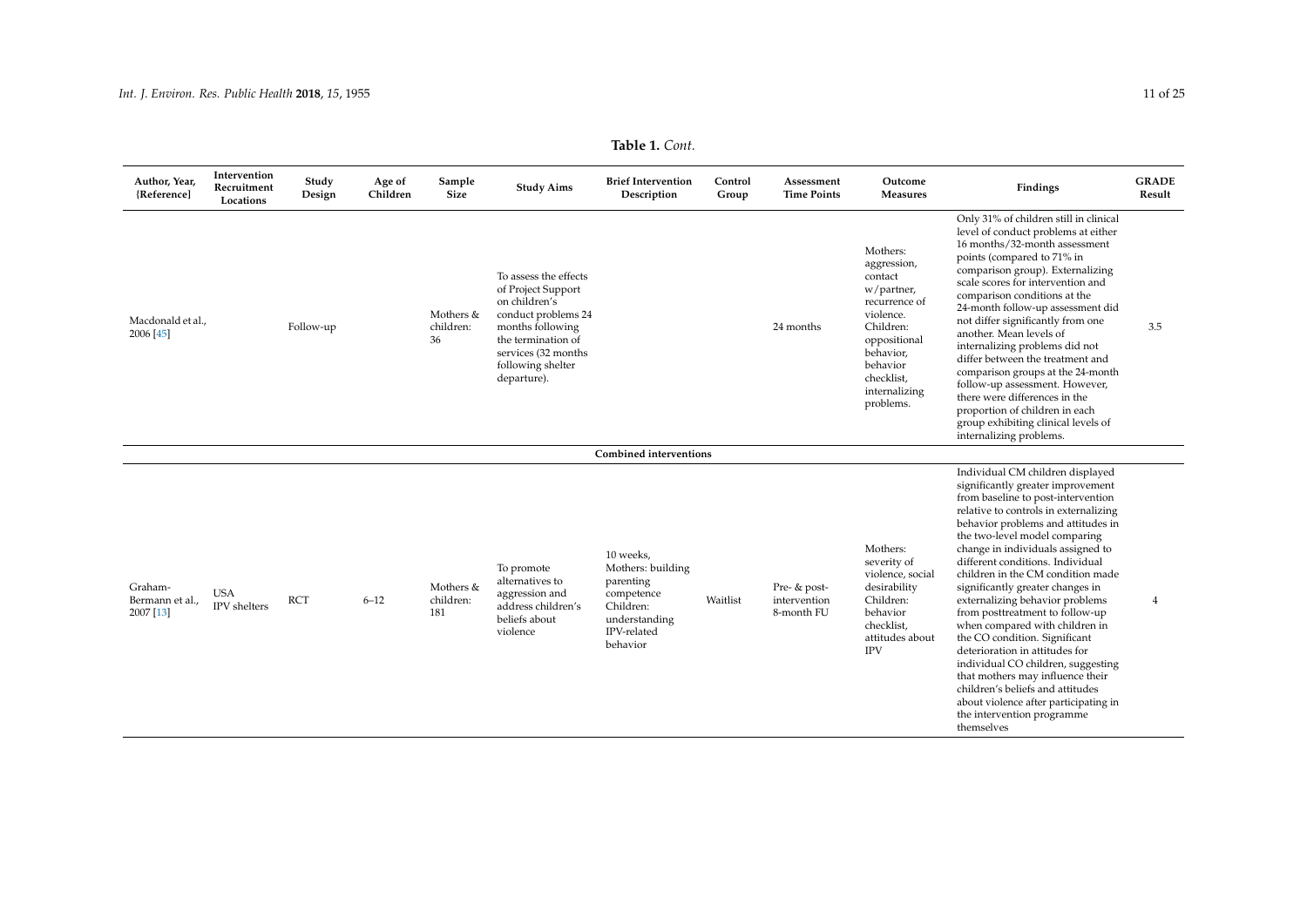| Table 1. Cont. |  |
|----------------|--|
|----------------|--|

| Author, Year,<br>{Reference]                 | Intervention<br>Recruitment<br>Locations     | Study<br>Design                    | Age of<br>Children | Sample<br>Size                      | <b>Study Aims</b>                                                                                                                        | <b>Brief Intervention</b><br>Description                                                                                                                                           | Control<br>Group                        | Assessment<br><b>Time Points</b>                    | Outcome<br><b>Measures</b>                                                                                                                                                   | Findings                                                                                                                                                                                                                                                                                                                                                                                                                                                                                                                    | <b>GRADE</b><br>Result |
|----------------------------------------------|----------------------------------------------|------------------------------------|--------------------|-------------------------------------|------------------------------------------------------------------------------------------------------------------------------------------|------------------------------------------------------------------------------------------------------------------------------------------------------------------------------------|-----------------------------------------|-----------------------------------------------------|------------------------------------------------------------------------------------------------------------------------------------------------------------------------------|-----------------------------------------------------------------------------------------------------------------------------------------------------------------------------------------------------------------------------------------------------------------------------------------------------------------------------------------------------------------------------------------------------------------------------------------------------------------------------------------------------------------------------|------------------------|
| Graham-<br>Bermann &<br>Miller,<br>2013 [15] | <b>USA</b><br><b>IPV</b> shelters            | <b>RCT</b>                         | $6 - 12$           | Mothers &<br>children:<br>181       | To assess the efficacy<br>of a group<br>intervention in<br>relieving traumatic<br>stress symptoms for<br>women exposed to<br>IPV.        | 10 weeks<br>Mothers: building<br>parenting<br>competence<br>Children: process<br>feelings re: IPV,<br>IPV related skills.                                                          | Waitlist                                | Pre- & post-<br>intervention<br>8-month FU          | Mothers:<br>severity of<br>violence, PTSD,<br>social<br>desirability<br>Children: -                                                                                          | The more social desirability the less<br>reported trauma symptoms.<br>Significant reduction in traumatic<br>stress symptoms for all 3 conditions<br>from baseline to end of treatment.<br>From baseline to follow up was<br>bigger change.                                                                                                                                                                                                                                                                                  | 3                      |
| Lieberman et al.,<br>2005 [17]               | <b>USA</b><br>Mixed<br>clinical<br>locations | <b>RCT</b>                         | $3 - 5$            | Children:<br>75<br>Mothers:<br>75   | To evaluate the<br>efficacy of<br>child-parent<br>psychotherapy<br>(CPP) compared<br>with case<br>management plus<br>separate treatment. | CPP 50 weeks,<br>60min/week.<br>Children: free play<br>Mothers:<br>managing the<br>child and their<br>experiences of IPV<br>Weekly joint<br>sessions to<br>enhance<br>interactions | Case<br>manage-<br>ment &<br>usual care | Pre-<br>intervention.<br>6 months into<br>treatment | Children:<br>exposure to<br>community<br>violence:<br>behavior<br>checklist, trauma<br>Mothers: life<br>stress,<br>psychiatric<br>symptoms,<br>traumatic stress<br>disorder. | Intervention group had<br>a significant reduction in the<br>number of trauma symptoms,<br>whereas the comparison group did<br>not. Significant reduction in<br>behavior problems. Significant<br>reductions in maternal avoidant<br>symptoms for the intervention<br>group post-intervention. Decline in<br>PTSD diagnosis for mothers in both<br>groups, although not statistically<br>significant.                                                                                                                        |                        |
| Smith,<br>2016 [46]                          | Wales                                        | Non-<br>randomized<br>intervention | $7 - 11$           | Children:<br>147<br>Mothers:<br>147 | To enhance the<br>mother-child<br>relationship,<br>in addition to<br>supporting other<br>aspects of their<br>recovery.                   | 10 weeks, 2.5 hrs.<br>Increase mother's<br>confidence in<br>parenting.                                                                                                             |                                         | Pre- & post-<br>intervention                        | Mothers:<br>self-esteem.<br>locus of control<br>Children:<br>self-esteem,<br>well-being<br>Mothers &<br>children:<br>acceptance and<br>rejection                             | Mothers had significantly greater<br>self-esteem, more confidence in<br>their parenting abilities and more<br>control over their child's behavior.<br>They were also more affectionate to<br>their child. Children experienced<br>fewer emotional and behavioral<br>difficulties following DART.<br>Children appeared to be<br>experiencing significantly fewer<br>emotional and behavioral<br>difficulties following DART.<br>The children's self-esteem scores<br>improved but this was not<br>statistically significant. | 3                      |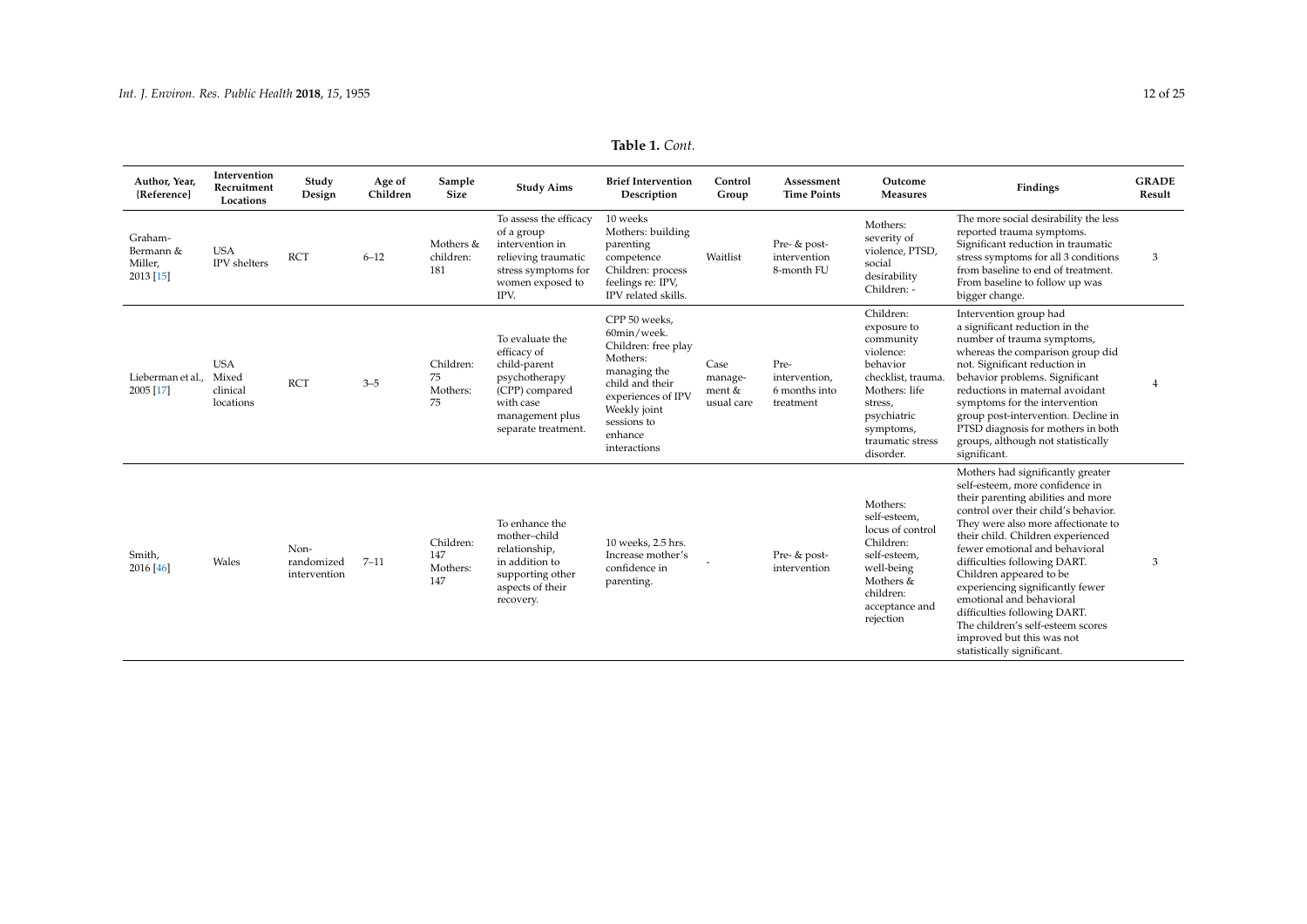| Author, Year,<br>{Reference] | Intervention<br>Recruitment<br>Locations     | Study<br>Design                     | Age of<br>Children | Sample<br><b>Size</b>               | <b>Study Aims</b>                                                                                                                                                                                                     | <b>Brief Intervention</b><br>Description                                                                                                                                                                   | Control<br>Group  | Assessment<br><b>Time Points</b> | Outcome<br><b>Measures</b>                                                                                                                                                                                                                                              | Findings                                                                                                                                                                                                                                                                                                                                                                                                                                                                                         | <b>GRADE</b><br>Result |
|------------------------------|----------------------------------------------|-------------------------------------|--------------------|-------------------------------------|-----------------------------------------------------------------------------------------------------------------------------------------------------------------------------------------------------------------------|------------------------------------------------------------------------------------------------------------------------------------------------------------------------------------------------------------|-------------------|----------------------------------|-------------------------------------------------------------------------------------------------------------------------------------------------------------------------------------------------------------------------------------------------------------------------|--------------------------------------------------------------------------------------------------------------------------------------------------------------------------------------------------------------------------------------------------------------------------------------------------------------------------------------------------------------------------------------------------------------------------------------------------------------------------------------------------|------------------------|
| McWhirter,<br>2011 [48]      | <b>USA</b><br>Family<br>homeless<br>shelter  | Randomised<br>group<br>intervention | $6 - 12$           | Children:<br>48<br>Mothers:<br>46   | To assess the clinical<br>effectiveness of<br>emotion-focused<br>and goal-oriented<br>treatments to reduce<br>IPV and increase<br>psychosocial<br>well-being of<br>women and children<br>previously exposed<br>to IPV | 5 weeks. 1<br>hr/week mothers;<br>45min/week<br>separate child<br>$s$ essions + 60 $min$<br>mother-child<br>group session.<br>Assigned to either<br>emotion-focused<br>or goal-oriented<br>for both parts. | Active<br>control | Pre- & post-<br>intervention     | Mothers: family<br>conflict, family<br>bonding, quality<br>of social support,<br>depression,<br>self-efficacy,<br>readiness to<br>change, alcohol<br>use.<br>Children:<br>general<br>psychological<br>well-being, peer<br>conflict, family<br>conflict,<br>self-esteem. | Children in both groups reported<br>decreases in family and peer<br>conflict and increases in state of<br>emotional well-being and<br>self-esteem. Women in both groups<br>reported decreases in depression<br>and increases in family bonding<br>and self-efficacy. Significantly<br>greater decreases in family conflict<br>were reported among goal-oriented<br>participants and significantly<br>greater increases in social support<br>were reported among<br>emotion-focused participants. | 4                      |
| Cohen et al.,<br>2011 [49]   | <b>USA</b><br>Community<br><b>IPV</b> center | <b>RCT</b>                          | $7 - 14$           | Children:<br>124<br>Mothers:<br>124 | To test whether<br>abbreviated TF-CBT<br>would improve<br>children's total<br>IPV-related<br>symptoms<br>significantly more<br>than usual care:<br>child-centered<br>therapy (CCT).                                   | Individual TF-CBT.<br>8 weeks,<br>45mins/week.<br>Developing<br>positive coping<br>strategies in<br>separate sessions.<br>2 joint sessions to<br>share IPV<br>experiences.                                 | Usual care        | Pre- & post-<br>intervention     | Children:<br>trauma, anxiety,<br>depression,<br>behavior<br>checklist,<br>cognitive<br>functioning,<br>verbal &<br>non-verbal<br>intelligence.                                                                                                                          | The intervention group<br>experienced significantly greater<br>improvements in overall trauma<br>score, hyperarousal, and anxiety.                                                                                                                                                                                                                                                                                                                                                               | $\overline{4}$         |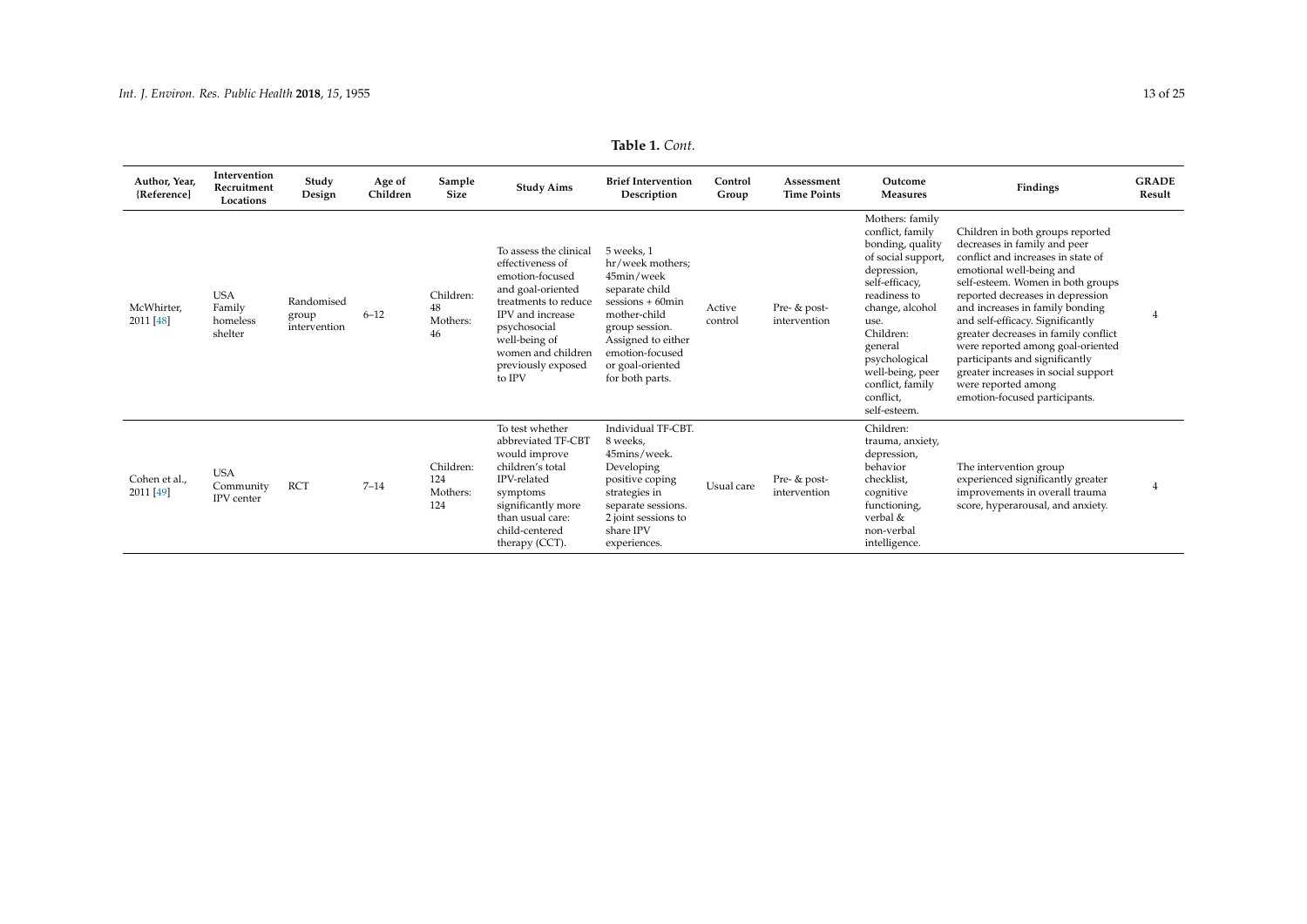| Author, Year,<br>{Reference]  | Intervention<br>Recruitment<br>Locations       | Study<br>Design                    | Age of<br>Children | Sample<br><b>Size</b>           | <b>Study Aims</b>                                                                                                                                                                                                                                                                                                                                         | <b>Brief Intervention</b><br>Description                                                                                                  | Control<br>Group | Assessment<br><b>Time Points</b> | Outcome<br><b>Measures</b>                                                                                                                                                                                                            | Findings                                                                                                                                                                                                                                                                                                                                                                                                                                                                                                                                                                                                                                                                                                                                                                                                                                                                                                                                                                                                                                                                               | <b>GRADE</b><br>Result |
|-------------------------------|------------------------------------------------|------------------------------------|--------------------|---------------------------------|-----------------------------------------------------------------------------------------------------------------------------------------------------------------------------------------------------------------------------------------------------------------------------------------------------------------------------------------------------------|-------------------------------------------------------------------------------------------------------------------------------------------|------------------|----------------------------------|---------------------------------------------------------------------------------------------------------------------------------------------------------------------------------------------------------------------------------------|----------------------------------------------------------------------------------------------------------------------------------------------------------------------------------------------------------------------------------------------------------------------------------------------------------------------------------------------------------------------------------------------------------------------------------------------------------------------------------------------------------------------------------------------------------------------------------------------------------------------------------------------------------------------------------------------------------------------------------------------------------------------------------------------------------------------------------------------------------------------------------------------------------------------------------------------------------------------------------------------------------------------------------------------------------------------------------------|------------------------|
| Sullivan et al.,<br>2004 [50] | <b>USA</b><br>Community                        | Non-<br>randomized<br>intervention | $8 - 16$           | Children:<br>79 Mothers:<br>46  | To address the needs<br>of parents and<br>children regarding<br>coping abilities,<br>parenting skills,<br>safety planning<br>skills, and the effects<br>of post violence<br>stress                                                                                                                                                                        | 9 weeks.<br>Focus on different<br>theme relating to<br><b>IPV</b>                                                                         |                  | Pre- & post-<br>intervention     | Mothers:<br>parenting stress<br>Children:<br>behavior<br>checklist, trauma<br>symptoms,<br>anxiety,<br>depression,<br>anger,<br>dissociation,<br>self-blame.                                                                          | For child behavior checklist, only 3<br>of the 14 measures were significantly<br>reduced from pre-test to post-test:<br>anxious or depressive behaviors,<br>internalizing behaviors, and<br>externalizing behaviors. Findings<br>suggest the intervention<br>programme significantly reduced<br>trauma symptoms in the clinical<br>subsample and significantly<br>reduced the Anger subscale in the<br>entire sample. Within the parenting<br>stress scale child domain:<br>adaptability, mood, reinforcing<br>parent, and distractibility or<br>hyperactivity were significant. In<br>the parent domain, isolation, life<br>stress, and health were significantly<br>improved at post-test. However,<br>the findings on the latter two<br>subscales may lack clinical<br>significance because both the<br>pre-test and post-test health scores<br>were in the non-clinical range and<br>both the pre-test and post-test life<br>stress scores continued to score in<br>the clinical range. Children's self-<br>blame was significantly reduced at<br>post-test in the overall sample. | 2                      |
| Carter et al.,<br>2003 [51]   | <b>USA</b><br><b>IPV</b> Violence<br>programme | Non-<br>randomized<br>intervention | $4 - 18$           | Children:<br>192<br>Parents: 64 | To build safety<br>planning skills,<br>self-esteem, ways of<br>expressing feelings,<br>prosocial skills,<br>conflict resolution<br>skills, parent-child<br>relationship skills,<br>identify and<br>strengthen support<br>systems; and<br>provide an<br>atmosphere for<br>self-disclosure and<br>therapeutic<br>interventions to heal<br>trauma responses. | 12 weeks,<br>$1.5 h$ /week.<br>Individual, group,<br>family therapy<br>services.<br>Focus on different<br>theme relating to<br><b>IPV</b> |                  | Pre- & post-<br>intervention     | Parents:<br>parenting stress.<br>Children:<br>occurrence of<br>behavior change,<br>ability to express<br>emotions, social<br>skills & adaptive<br>functioning,<br>PTSD,<br>self-concept,<br>family worries,<br>family<br>stereotypes. | Statistically significant decrease in<br>intrapersonal distress, somatic<br>symptoms, interpersonal relations,<br>social problems and behavioral<br>dysfunction, although<br>interpersonal distress and<br>interpersonal relations remained<br>clinically significant. There were no<br>significant changes in social skills<br>following treatment. However,<br>parents reported significantly fewer<br>behavior problems in their children<br>following treatment. Following<br>treatment, children reported having<br>significantly fewer worries about<br>their moms and themselves being<br>vulnerable to injury.                                                                                                                                                                                                                                                                                                                                                                                                                                                                 | 3                      |

**Table 1.** *Cont.*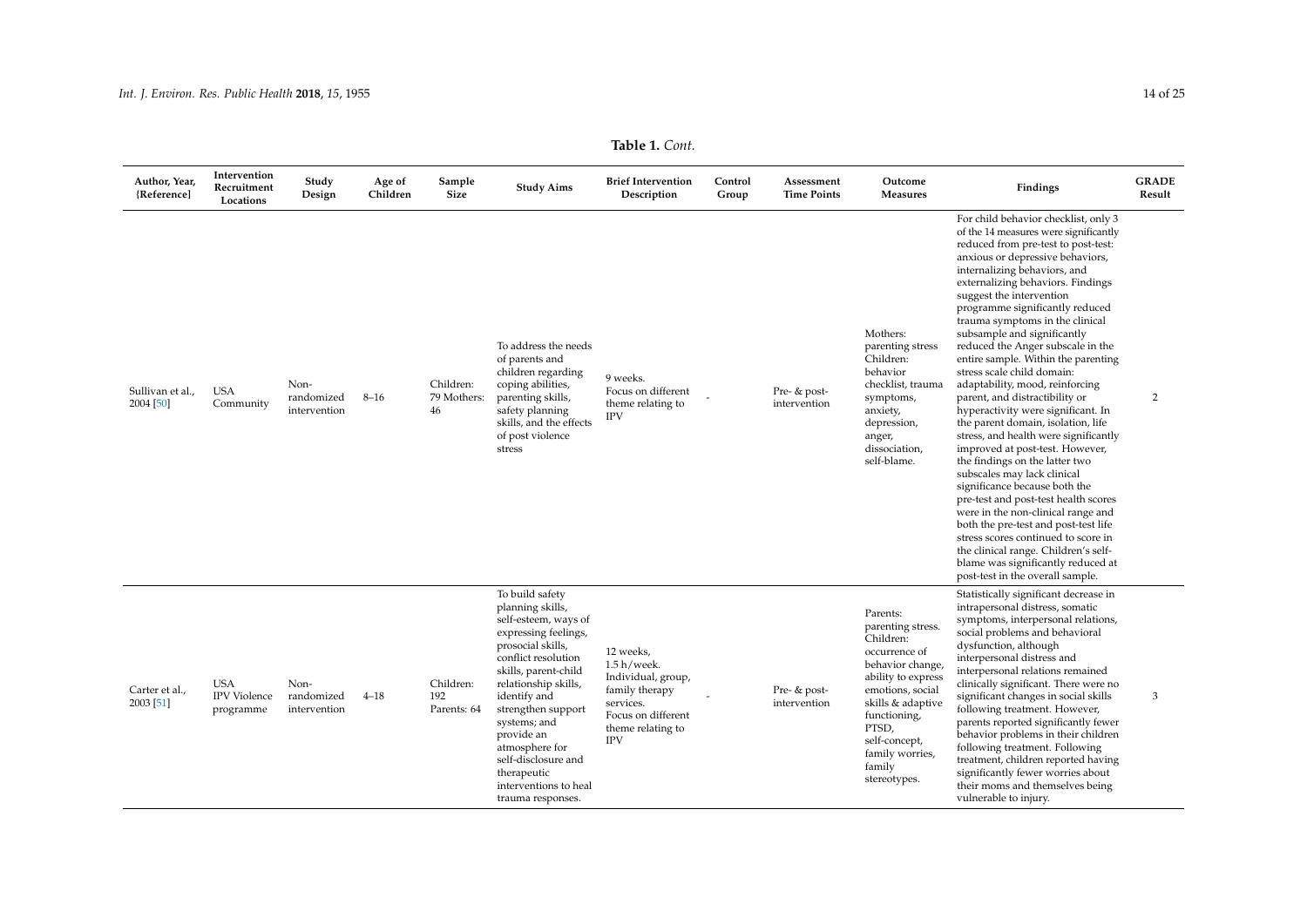| Table 1. Cont. |
|----------------|
|----------------|

| Author, Year,<br>{Reference]   | Intervention<br>Recruitment<br>Locations | Study<br>Design | Age of<br>Children | Sample<br>Size                    | <b>Study Aims</b> | <b>Brief Intervention</b><br>Description | Control<br>Group | Assessment<br><b>Time Points</b> | Outcome<br><b>Measures</b>                                                | Findings                                                                                                                                                                                                 | <b>GRADE</b><br>Result |
|--------------------------------|------------------------------------------|-----------------|--------------------|-----------------------------------|-------------------|------------------------------------------|------------------|----------------------------------|---------------------------------------------------------------------------|----------------------------------------------------------------------------------------------------------------------------------------------------------------------------------------------------------|------------------------|
| Lieberman et al.,<br>2006 [52] |                                          | Follow-up       |                    | Children:<br>50<br>Mothers:<br>50 |                   | Monthly telephone<br>calls               |                  | 6-month FU                       | Mothers:<br>psychiatric<br>symptoms<br>Children:<br>behavior<br>problems. | Intervention group had significant<br>reductions in child behavior<br>problems and maternal symptoms.<br>Decline in symptom severity was<br>statistically significant only for the<br>CPP group mothers. |                        |

CCT: child-centered therapy, CG: control group, CO: child only. CM: child plus mother intervention, CPP: child-parent psychotherapy, DART: Domestic Abuse Recovering Together, FI-OP: Family Intervention for improving Occupational Performance, FU: follow-up, IPV: intimate partner violence, MEP: Moms' Empowerment Program, PKC: pre-kids' group, PTSD: posttraumatic stress disorder, RCT: randomized controlled trial, TF-CBT: trauma-focused cognitive behavioral therapy, USA: United Stated of America.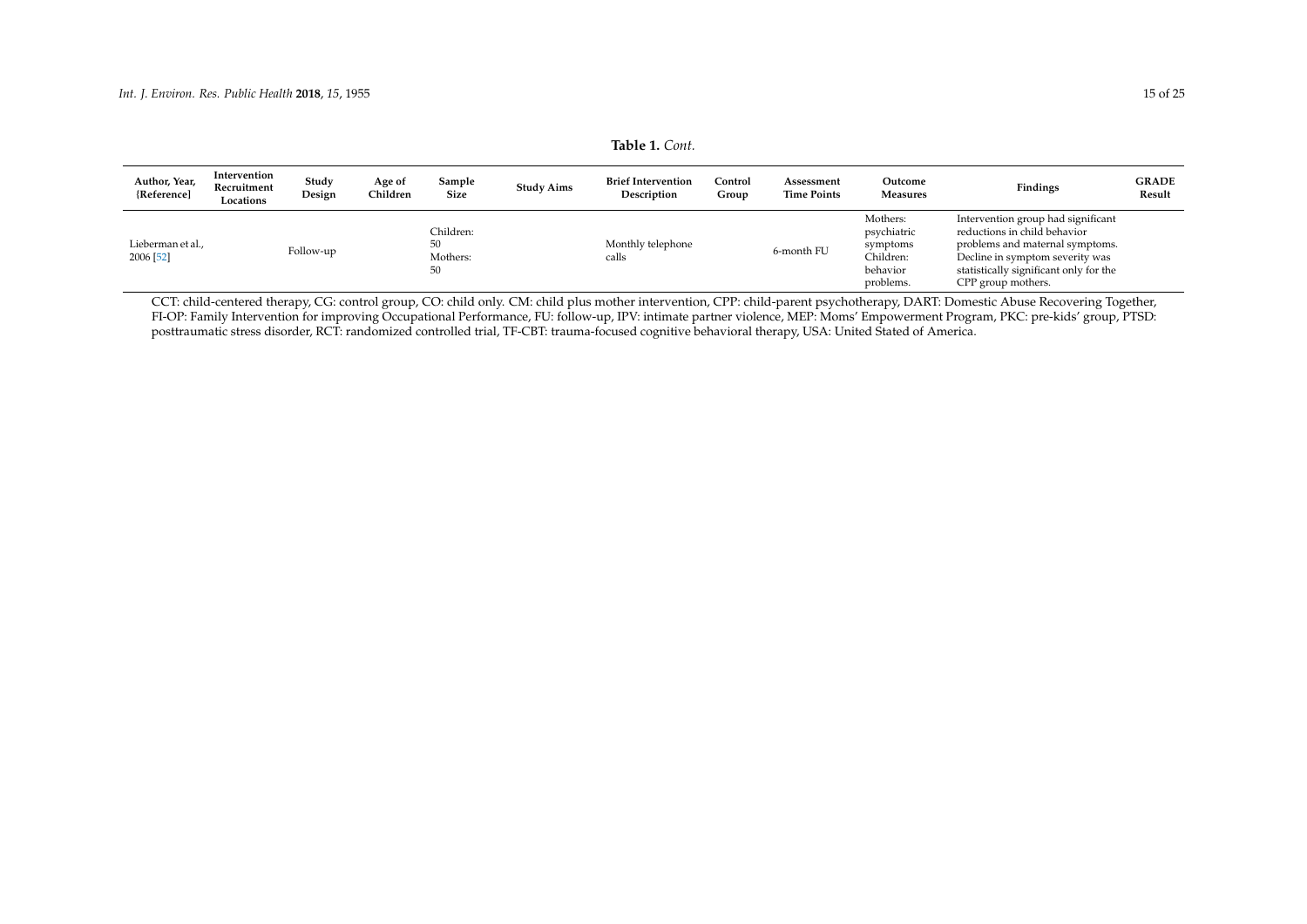## *3.3. Outcomes of Interventions*

All 17 interventions conducted pre- and post-assessments, eight of which combined these with follow-up assessments ranging from 3 months [\[38\]](#page-23-10) to 2 years [\[45\]](#page-23-15). A total of 34 different outcome measures were used in these interventions (16 for mothers, 18 for children).

## 3.3.1. Separate Interventions

Child adjustment (using the Child Behavior Checklist, CBCL; [\[53\]](#page-24-9)) was assessed in three interventions; two of which observed promising reductions overall, particularly in internalizing behaviors in children from pre- to post-treatment [\[39](#page-23-27)[,41\]](#page-23-11). In addition, female children in the study by Macmillan and Harpur [\[41\]](#page-23-11) were observed to achieve a greater decrease in internalizing behaviors at eight months' follow-up. Children in the these programs were additionally found to have improved domestic violence related skills [\[39\]](#page-23-27) (e.g., able to identify the impact of the abuse on oneself, demonstrating knowledge of domestic violence and power/control dynamics, able to differentiate between appropriate and inappropriate expressions of anger), and improvements in their knowledge of abuse and safety planning [\[41\]](#page-23-11). Mothers were observed to have lower parenting stress [\[41\]](#page-23-11) and improved parenting skills [\[39\]](#page-23-27), but no significant reductions in symptoms of depression, anxiety or trauma [\[38\]](#page-23-10).

#### 3.3.2. Joint Interventions

For joint interventions, child behavioral problems were addressed in two separate programs and found that conduct problems were brought to within normal range [\[20\]](#page-22-15) and only two out of 13 children met clinical threshold after two years [\[45\]](#page-23-15). Similarly, despite reductions in conduct problems for both treatment and comparison groups, more rapid decreases were observed for project 'Support' children, although by the fifth assessment (16 months post assessment) and at 2 years follow-up there was no difference between groups. Mothers in these interventions were reported to have diminished distress and improved child management skills, with improvements still below clinical range at 24 months' follow-up, improved psychiatric symptoms and less harsh parenting.

With regard to the two play-oriented programs, Smith and Landreth [\[43\]](#page-23-13) demonstrated that children in filial therapy–as facilitated by their mother–improved as much as the comparison groups that were facilitated by professional therapists. This type of treatment was also more adept at reducing externalizing and internalizing behaviors, and aggression than the comparators. It also allowed mothers to more effectively convey empathy to their children, as well as communicating their acceptance of their child and leading them to be self-directive. Waldman- Levi & Weintraub [\[42\]](#page-23-12) observed a significant improvement in the family group for sensitivity and limit setting, and for children's play skills. However, in terms of interaction, there was no difference in playfulness, involvement, sensitivity or reciprocity.

## 3.3.3. Combined Interventions

Trauma symptomatology were reportedly reduced to within normal range in children, in four combined interventions that measured this outcome [\[13](#page-22-8)[,17](#page-22-12)[,49](#page-24-1)[,50\]](#page-24-2) including lower levels of avoidance, hyperarousal and anxiety. Sustained improvement in trauma symptomatology was also recorded in interventions by Graham-Bermann and Miller [\[15\]](#page-22-10) and Lieberman et al. [\[52\]](#page-24-10) at eight and six months' follow-up, respectively. Lieberman and colleagues [\[17\]](#page-22-12) additionally found a significant reduction in avoidant symptomatology for mothers in their study.

Child adjustment was assessed in four combined interventions [\[13,](#page-22-8)[17](#page-22-12)[,49](#page-24-1)[,50\]](#page-24-2), with treatment conditions proving more effective in reducing child externalizing and internalizing behaviors than controls. Graham-Bermann et al. [\[13\]](#page-22-8) also observed significantly greater reductions in the joint sessions post-treatment to follow-up when compared to children-only groups. Additional findings for children in combined interventions include increased self-esteem and emotional well-being [\[48\]](#page-24-0), and significant drops in intrapersonal distress, somatic symptoms, interpersonal relations and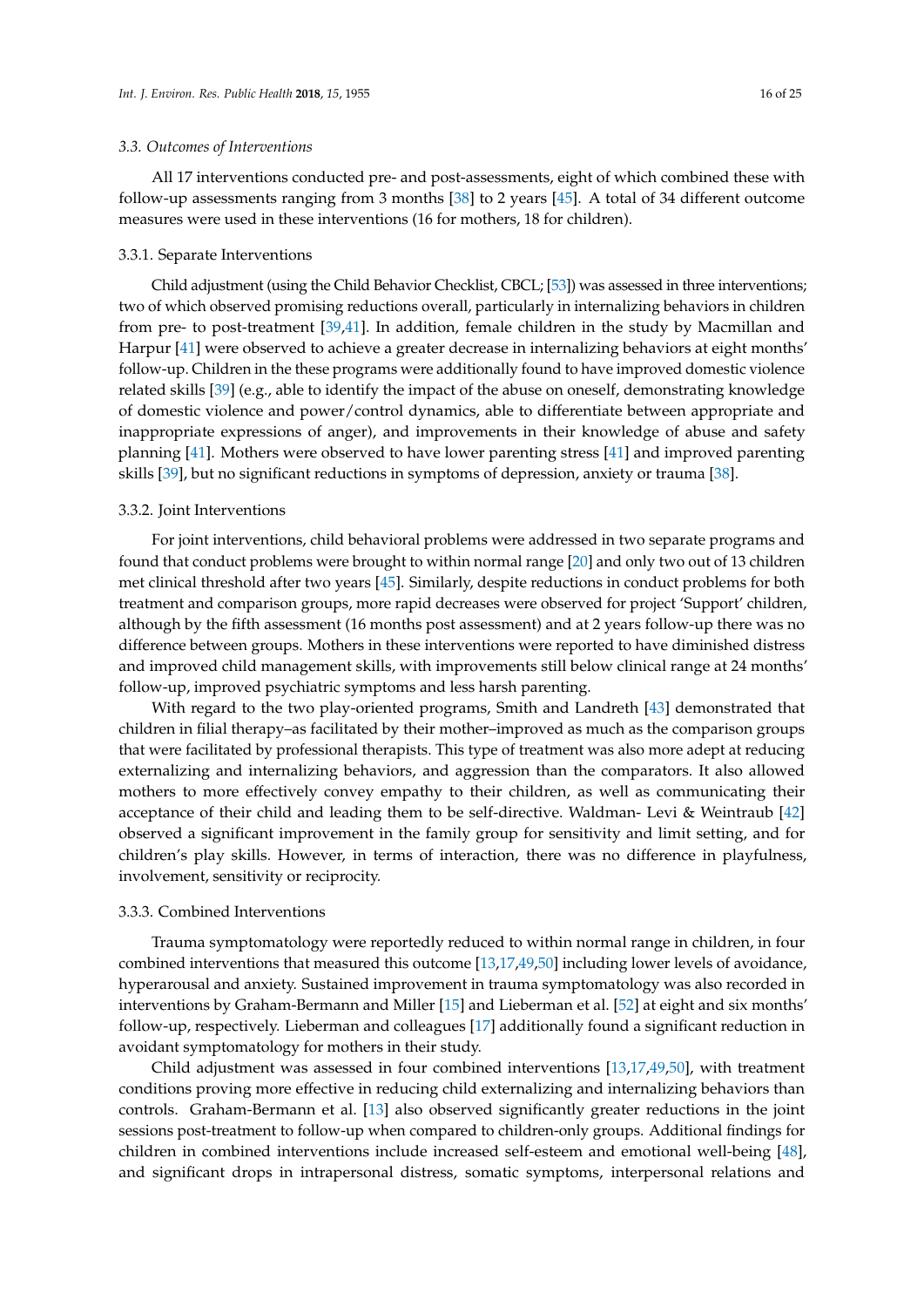behavioral dysfunction [\[51\]](#page-24-3). With regard to child attitudes, three interventions found positive results: improved beliefs regarding violence [\[13\]](#page-22-8), fewer worries about their mothers being vulnerable to violent injury [\[51\]](#page-24-3), and reducing their own self-blame for violence in the home [\[50\]](#page-24-2). Carter and colleagues [\[51\]](#page-24-3) found there to be no significant changes to social skills for children following treatment.

Mothers in the combined interventions were recorded to have feelings of greater social support (emotion-focused group), reduced family conflict (goal-oriented group), and fewer symptoms of depression and increased self-efficacy for women in both groups [\[48\]](#page-24-0). In addition, reduced isolation and life stress was observed by Sullivan et al. [\[50\]](#page-24-2), as well as significantly greater self-esteem, greater confidence in parenting abilities and more control over their child's behavior [\[46\]](#page-23-16) and improvement in depression symptoms post-treatment [\[40\]](#page-23-28).

# **4. Discussion**

This review sought to map interventions for women who are directly affected by IPV, and their children who are secondary victims, and to build on similar existing work that address the needs of those affected by violence in the home. In total, 17 separate interventions met select search criteria, of which 4 were held separately for mothers and children, four were conducted only in joint sessions, and 9 were a combination of both. This review serves as a useful starting point for efforts to further the development of interventions for IPV-exposed children, and children who are secondary victims of trauma. Unlike other reviews, we aimed to delve deeper into the underlying mechanisms by which mothers directly affected by IPV and children who are exposed to it, can navigate their pathway toward recovery. In particular, Rizo et al. [\[30\]](#page-23-3) reviewed 31 articles featuring programs that either directly or indirectly target IPV-exposed children. Owing to the complex interaction patterns by which it is believed children are impacted by exposure to IPV in the home, the present article built on their work by considering programs with both child and caregiver components. We reviewed nine of the same articles as these authors. In addition, Austin et al. [\[33\]](#page-23-6) reviewed 19 interventions for women parenting in the context of violence, but provided no explanation as to why this might occur. We reviewed 12 of the same articles as these authors.

Main findings of this review highlight interventions held separately for mothers and children as being successful in targeting adjustment behaviors and parenting stress, and at enhancing IPV related coping skills. Interventions that worked with mother and child in a joint session were particularly useful in regard to child-centered, play-oriented principles as well as improving conduct problems. Studies implementing a combination of separate and joint working were seemingly more successful in improving a wider range of outcomes, including traumatic stress, child adjustment, self-esteem, social problems and positive attitudes. as well as increasing social support, self-efficacy, depression and confidence for mothers. These aspects address the problems identified for women exposed to IPV, in existing research. In addition, implementing elements of play within joint treatment has been observed to be successful in improving child adjustment and mother-child interaction, and a series of joint home-based interventions have proven useful in targeting conduct problems in children. The results of this review highlight contrasting mechanisms by which an improvement in IPV-related difficulties is sought, and there are distinct characteristics that appear to be key in successful interventions for mothers and children. These potentially occur (1) individually or (2) collaboratively, and to further understand the mechanisms by this may occur, one possible theory is outlined below.

## *4.1. Theory of Change*

The first is an individualistic mechanism by which change may occur observed in separate interventions and is a response to violence by managing one's own behavior. By coping with the personal experience–whether as a mother who is a victim of direct violence, or a child who is exposed to it in the home–the most salient or observable problems have the opportunity to be explored in separate sessions. In line with previous research, the child's own poor outcomes resulting from exposure to violence in the home, could be addressed using an individualistic mechanism. In this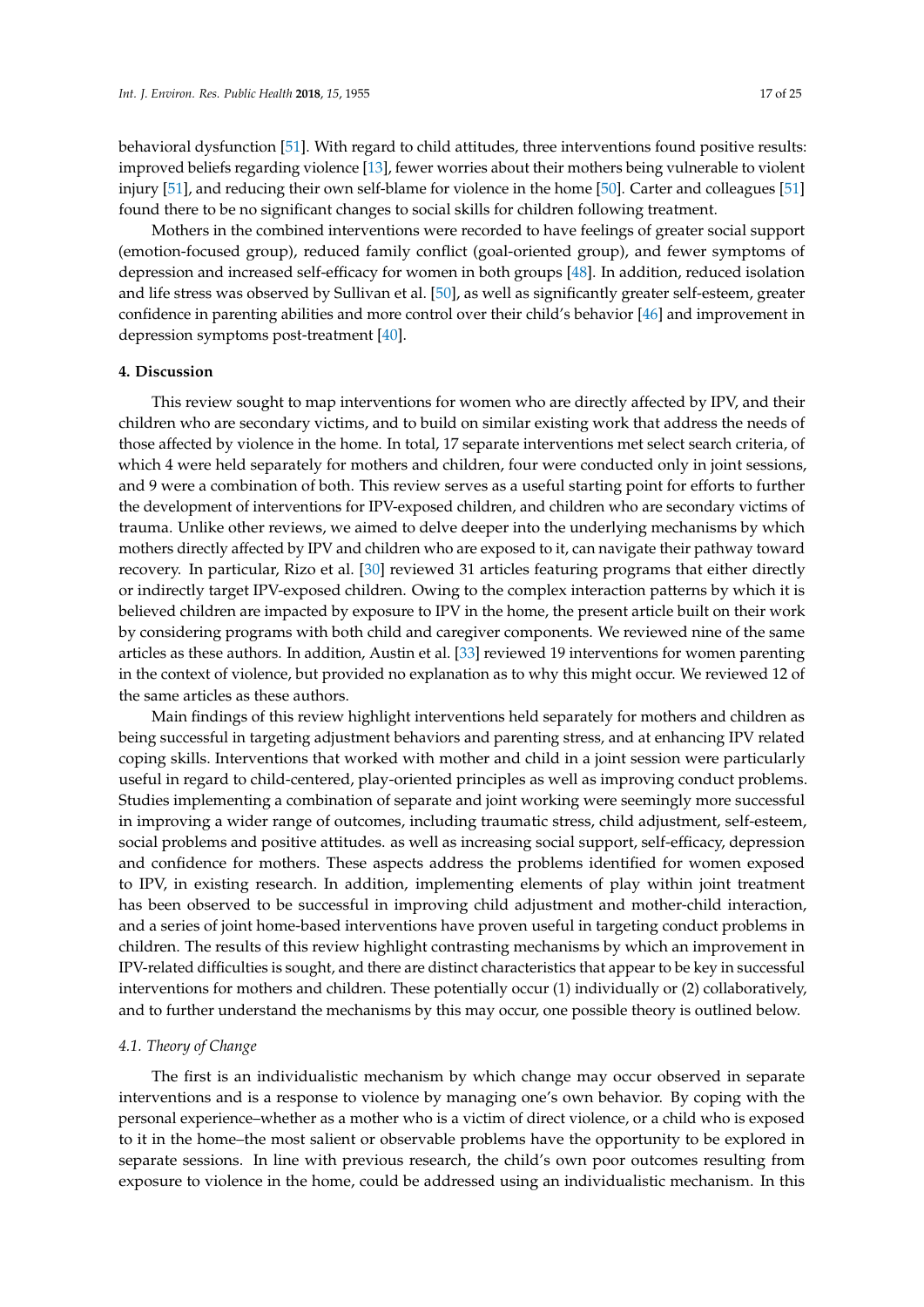review, individualistic interventions most often feature a psychoeducational framework, and appear to be successful in addressing the psychosocial problems that arise as a result of exposure to violence in the home; managing child adjustment and adverse coping skills, as well as providing social support within the group environment. In separate sessions, children are able to learn and understand, age-appropriately, about the violence that occurred within their families, talk openly about their experiences, and engage in activities that promote processing and recovery. Children who show resilience would benefit from separate sessions, as they are likely to be more confident to share their experiences [\[54\]](#page-24-11). Separate sessions that take place in parallel also enable women to attend without concern about child care [\[55\]](#page-24-12), and can prevent a mother becoming flooded with intrusive memories, and failing to modulate her affect towards the child [\[17\]](#page-22-12). However, these types of interventions that take place simultaneously, largely fail to conceptualize children as agentic subjects during treatment [\[56\]](#page-24-13), capable of maneuvering the process towards joint recovery, and they do not allow the crucial mother-child bond to be strengthened within a therapeutic environment.

The second is a collaborative mechanism of change with a focus on combining the benefits of mothers and children working both together and independently. As well as managing one's own behavior, as observed in individualistic interventions outlined above, interventions with a collaborative mechanism seek to go beyond this, tapping into a 'bilateral' model [\[56\]](#page-24-13) whereby both are active participants. Given that parents naturally move with time to view their child as capable of having their own needs and desires [\[57\]](#page-24-14), the notion of allowing children to be active participants in the process of recovery relating to IPV could be particularly useful. This is not to say that the primary aim of children living with IPV is to support their mother, however, working together in joint interventions creates opportunities to harness a child's agency, which is said to be a key factor in moderating the dyadic outcome [\[17\]](#page-22-12). Using the tools to manage one's own behavior gained in separate interventions (e.g., processing trauma, improved communication and problem-solving skills), mothers and children can share IPV experiences, learn to express and modulate upsetting feelings and plan how to proceed with treatment all within a healing environment.

Additionally, as summarized in this article, a mother's own stressful experience caused by IPV, can manifest in her parenting, and thus reflect in the child's own functioning. Collaborative mechanisms can address this transaction. By being active parties in the experience of IPV, a deeper, more substantive change has the potential to take place; the mother demonstrates her availability to the child and with a primary focus on their bond, once strengthened, this can lead to improvements in other areas. Positive reciprocal relationships are beneficial to both parties in promoting recovery following IPV in the home [\[56\]](#page-24-13). Therefore, it appears that combined interventions are incredibly valuable. The collective autonomy and agency of children are believed to be protective factors that can serve to facilitate adjustment and interaction, as well as the potential repercussions of witnessing traumatic events. As part of the DART program for mothers who have experienced IPV and their children who are exposed to it in the home, Smith [\[24\]](#page-22-18) describes a theory of change that is essentially a framework to guide providers of care through a pathway towards recovery (see pages 14, 52–53 for more detail). The first three stages outline common circumstances surrounding IPV, and the impact that this has on individual functioning and reciprocal relationships. The next stage accounts for an intervention such as DART to take place, and the following are outcomes that contribute towards recovery. In light of the results outlined in this article, it has the potential to be adapted and tested to include the impact of individual and collaborative change mechanisms as an intermediary stage in the pathway.

Nonetheless, despite the potential benefits of combining individualistic and collaborative interventions, at a pragmatic level shelters for families affected by IPV may not have the facilities to continuously provide such structured, resource-oriented modalities. For example, CPP [\[17\]](#page-22-12) requires commitment of one year to the treatment program, which may not be attainable for some mother-child dyads who face instability across many life aspects. Holt et al. [\[26\]](#page-22-20) suggest that once primary needs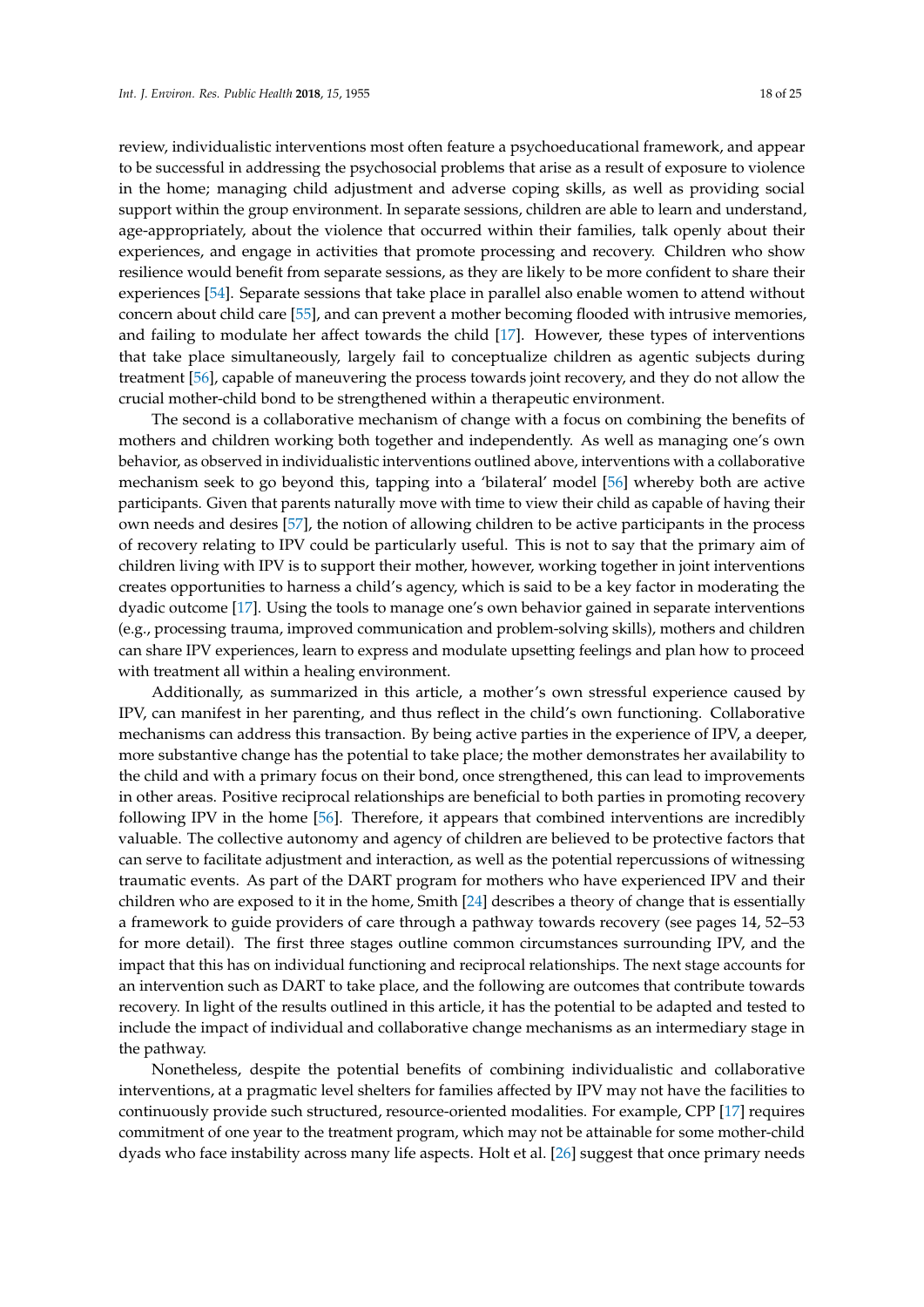have been met, support should fall along a continuum; combining short and long-term, individual and group-based programs, through existing networks of family and community support.

## *4.2. Limitations of This Review*

Despite the range of promising findings outlined here, generalizability of these results should be approached with caution for a number of reasons; arising from both the included studies and regarding the review methodology itself.

As documented, more than 30 assessment tools were used to measure outcomes in these programs, and not all interventions in each category (separate, joint, combined) tested the same concepts. What this could mean is that teasing apart the mechanisms by which change occurred within separate or joint interventions, is problematic. In addition, if there are numerous tools of varying reliability being used to measure many of the same constructs, there is a question as to whether interventions can authentically be compared. This may be a reflection of the myriad psychological effects observed in mothers and children exposed to IPV, however it suggests a clear lack of consensus regarding the aims of treatment, the clinical effectiveness of outcome measures, and an overriding disagreement on how to support mothers and children impacted by IPV. It also leads to scattered knowledge on the subject with regard to research implications. With these limitations in mind, future research would ideally be conducted to add weight to the findings.

There is also a need for the replication and follow-up of the interventions included in this review with diverse groups, in order to be able to extrapolate the findings. Despite the extensive evidence from Garcia-Moreno et al. [\[3\]](#page-21-2) that violence affects many communities worldwide, only three interventions were conducted outside of the USA [\[35,](#page-23-8)[37](#page-23-9)[,41\]](#page-23-11). Access to and quality of treatment can differ tremendously, and research conducted in North America is not wholly applicable to all populations. Moreover, the studies included in this review originated from a small number of research teams (8 of the 19 articles were from 2 separate research groups). Replication by other parties would again add weight to the success of these interventions.

Methodologically, randomized controlled trials were not universally employed in these interventions, and many of those who did, failed to adequately describe randomization procedures [\[51\]](#page-24-3) and other methodological minutiae. This could relate to the date in which the standardized reporting guidelines, Consort [\[58\]](#page-24-15), were published, but it meant that RCTs had the potential to be downgraded from a four to a three using GRADE criteria. Furthermore, sample sizes were often less than 100, there was frequently no follow-up and there was limited information given as to whether mothers and children were still experiencing IPV. This is particularly important given that interventions may have less success if IPV is still occurring at home. Attrition was a problem across the board, which to a certain extent is expected among this client group, who face enormous instability and uncertainty [\[50\]](#page-24-2). However, approximately only 2% of children exposed to IPV live in shelters [\[33\]](#page-23-6), which suggests that recruitment to interventions ought to include wider local outreach to identify those in need elsewhere. In addition, few interventions implemented multiple age groups within their programs for children, with even fewer extending up to 18 years. Thus, interpreting age-specific changes and outcomes is not possible.

In terms of the review process, the exclusion of children as direct victims of violence in the home is a potential limitation of this review that would ideally be addressed in future research and programming (equally discerning whether there is a lifetime experience of direct violence for children that has since stopped). In reality, distinguishing children on this factor is arbitrary as both direct and indirect victimization are likely to co-occur. However, much of the current literature on the effects on children do not control for the variable of child abuse, which makes it difficult to separate the effects [\[31\]](#page-23-4). Furthermore, the exclusion of mothers with substance misuse problems could have led to a selection bias in this review whereby a cohort of women were not captured. Substance misuse may play a role in many families who have experienced IPV, and even be a factor that impacts parenting thereafter. Future research would ideally account for this.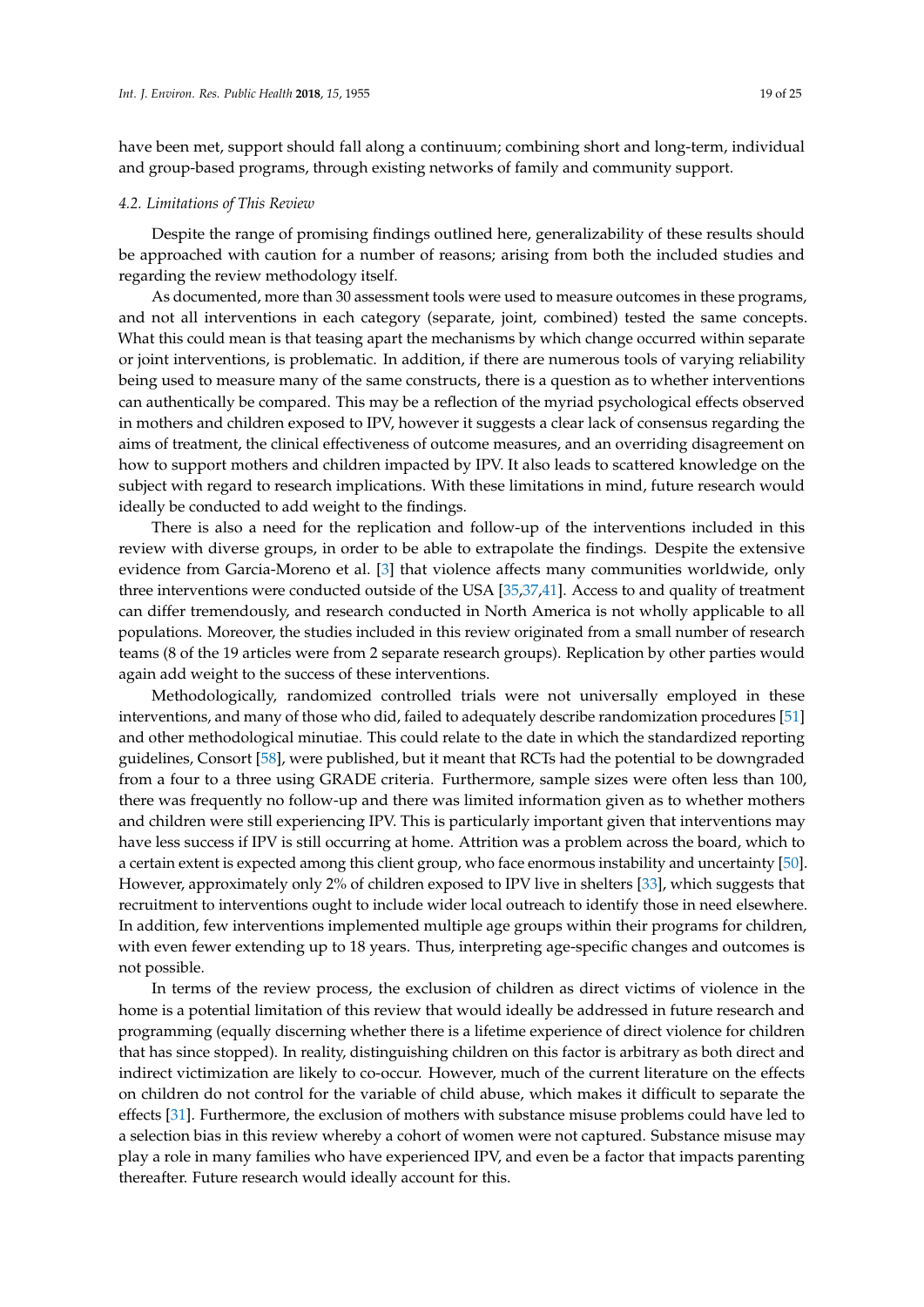With both methodological strengths and limitations in mind, these results bring together varied treatment elements, a range of assessment measures and varying degrees of success in improving outcomes for mothers and children impacted by IPV in the home. A lack of raw data prevented a full meta-analysis from being conducted, but it could be inferred tentatively that combining separate and joint mother-child interventions have a wider applicability to the outcome of IPV in the home on mothers and children.

# *4.3. Future Research and Practice*

On the basis of this review, there are many potential avenues for future research to extend and consolidate the knowledge and understanding on issues of IPV in the home, and a child's role in this. Primarily, there needs to be a wider replication of interventions in terms of mother-child relationships, child functioning and maternal mental health. This includes with minority groups, in diverse populations, repeated more than once and with increasingly larger samples. Only then can these interventions be deemed truly successful. In particular, interventions that address the agency of both mother and child in collaborative interventions could add to our understanding of the reciprocity of mother and child recovery after IPV. In addition, we would welcome studies that strengthen effective implementation of stepped-care programs. Further, both clinical and research-oriented work might look to reframe the terminology by which the issue of IPV against women who are parents, is addressed. While women who experience IPV from their spouses are not necessarily to blame, 'violence by men' is a way to shift the focus from mother's 'problematic' parenting to the root cause of the problem, which is the violence perpetrated within relationships [\[9\]](#page-22-4)

Children are often equal victims in experiencing neglect, or indeed physical, emotional or sexual abuse from their parent perpetrator. They often become victims to disproportionately high levels of maltreatment. This fine margin where children move from secondary victims, to experiencing violence directly is important for treatment and could be elaborated on further in future research. Witnessing violence can also make children more prone to their own use of violence [\[43\]](#page-23-13), and this notion should not be overlooked in treatment. IPV is specifically directed at the child's parent by a perpetrator with whom the child almost always has an ongoing emotional relationship, albeit often painful or conflictual. Enhancing a child's agency in such circumstances could be an effective tool to reduce the likelihood of engaging in their own violent behavior. Ideally, a holistic treatment encompassing methodological elements and mechanisms of change highlighted in this review, would serve to address the individual needs of mothers and children.

Moreover, positive reciprocal interactions may have been lost within the dynamics of violence among families, but ought to be overtly addressed in treatment of any kind. Collaborative modalities appear to be a way for mothers to understand and reflect on the child's perspective. For many children, difficulties verbalizing feelings and thoughts can be experienced, particularly if these are related to experiences such as IPV [\[59\]](#page-24-16). For younger children, incorporating play in treatment would not only increase the child's agentic state, but provide the setting for parents to improve certain behaviors, to enhance the interaction. In addition, trauma-oriented work with this population appears to be particularly successful for learning about the circumstances at home and preparing for real or perceived dangers, which likely underpins the hyper-vigilance aspect of posttraumatic stress disorder for this group.

In addition, considering the time for some women to be permanently separated from their abuser and the frequency with which some women return to their relationships [\[10,](#page-22-5)[27,](#page-23-0)[39\]](#page-23-27), it is worth reiterating that a distinction between mothers who have left their violent homes, and those still in contact with an abusive spouse or partner is challenging. Women (and children) may still be affected by violence, or coercive or controlling behavior, and these may even impact the success of programs.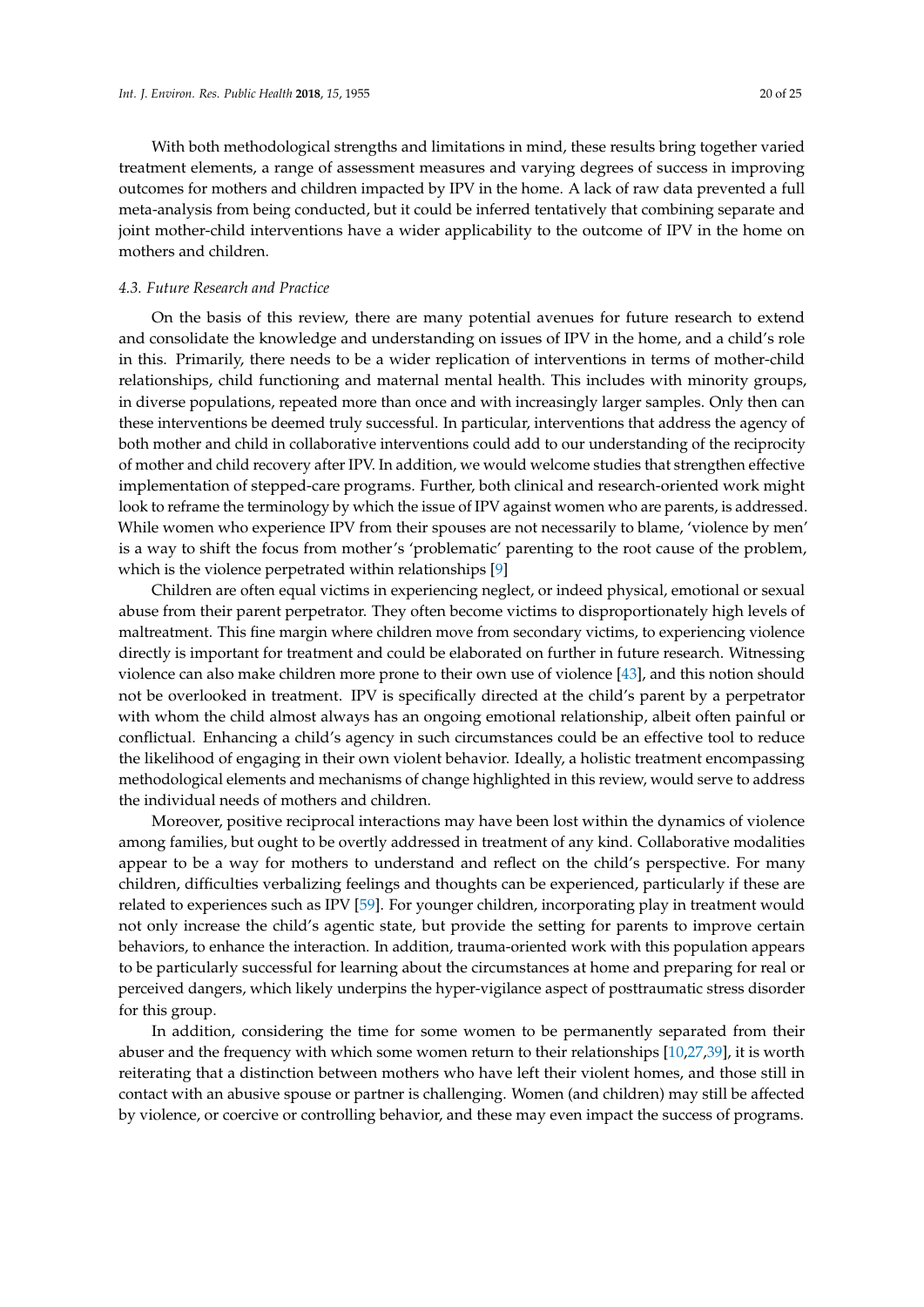# **5. Conclusions**

Despite a vast evidence-base on the implications of IPV on families, little consensus regarding treatment and support appears throughout the literature, or indeed clinical practice. One explanation of this is the wide range of interventions that have been implemented to treat mothers and children. This review identified 17 studies published up to 2016 and highlighted two distinct mechanisms by which the needs of mothers and children are targeted. This article adds to the growing evidence base, highlights the importance of resources that are needed in the community, and brings further awareness to the concern of violence in the home. It also confirms the positive impact on well-being that programs for IPV victims can have. The evidence-base overall could benefit from testing and replicating a combination of the results found in this review.

**Author Contributions:** K.A. and E.v.E. conceived and designed the review; conducted the analysis and prepared the manuscript for publication. Both authors have read and approved the final draft.

**Funding:** K.A. was supported by the EU Marie Curie Innovative Training Network: Children Born of War (grant number H2020-EU.1.2.1. Project reference: 642571). E.v.E. was supported by the International Rehabilitation Council for Torture Victims.

**Conflicts of Interest:** The authors declare no conflict of interest.

## <span id="page-20-0"></span>**Appendix A**

**Table A1.** Search terms § .

| Group 1           | Group 2                   | Group 3              |  |  |
|-------------------|---------------------------|----------------------|--|--|
| famil $*$         | intimate partner violence | Intervention         |  |  |
| parent *          | domestic violence         | Systemic             |  |  |
| mother            | partner homicide          | therap <sup>*</sup>  |  |  |
| father            | abuse                     | Group                |  |  |
| caregiver         | domestic abuse            | individual           |  |  |
| guardian          | sexual abuse              | mediation            |  |  |
| family relation * | emotional abuse           | psych * intervention |  |  |
| mother-child dyad | physical abuse            | prevention           |  |  |
|                   | rape                      |                      |  |  |
|                   | batter <sup>*</sup>       |                      |  |  |
|                   |                           |                      |  |  |

§ Adjusted according to each database; Literature search completed 30 June 2017; \* Word truncation to broaden search to include various word endings or spellings.

## *Study eligibility criteria*

*Inclusion:* All languages All study types All sample recruitment locations All treatment modalities

*Exclusion:*

Violence against males Father-child interventions Children born through prostitution

Women with substance misuse issues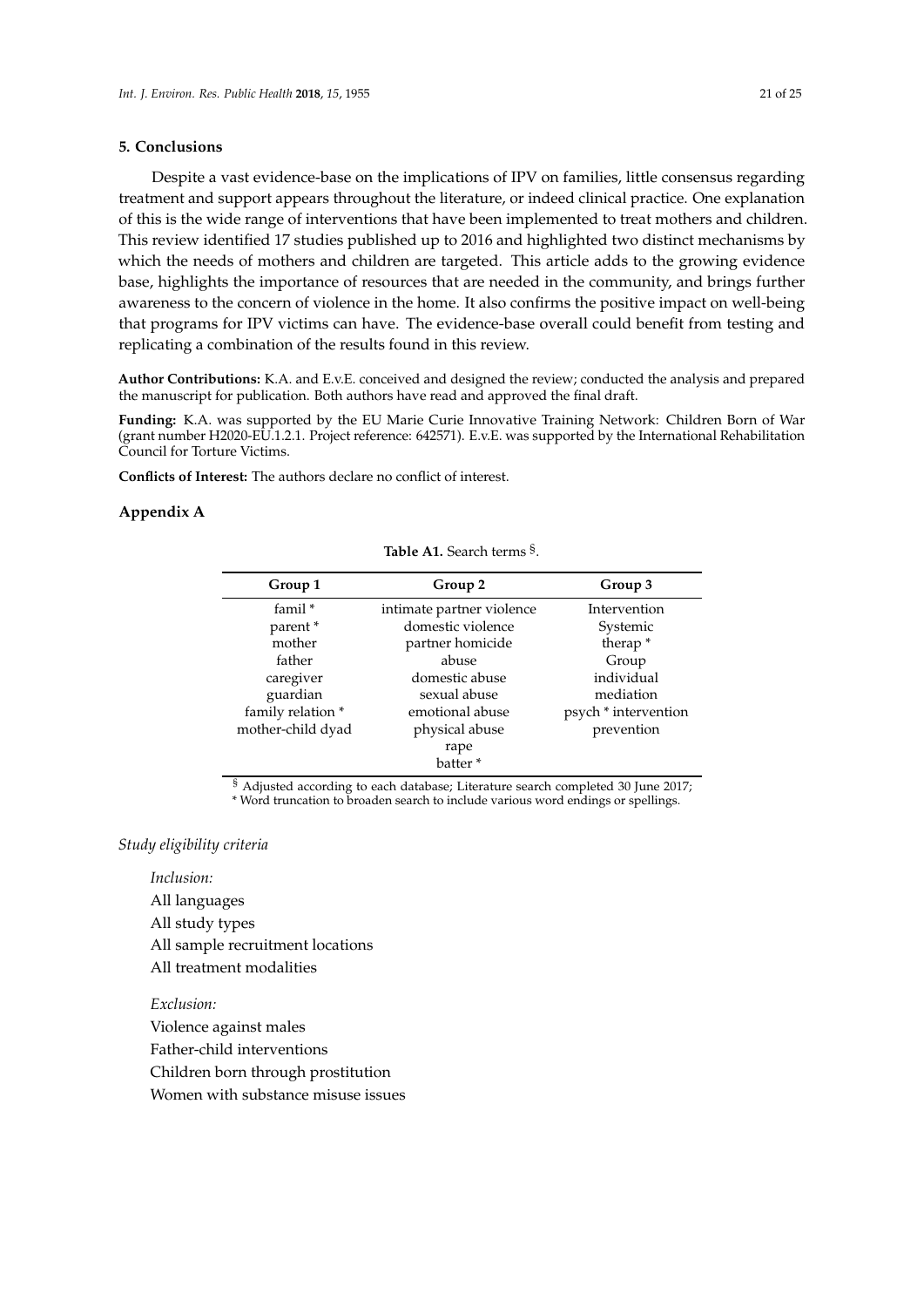# *Search methods for identification of studies*

*Databases:* Medline/PubMED PsycINFO Cochrane database PILOTS

*Hand searches of journals:* Violence Against Women Family & Intimate Partner Violence Quarterly Journal of Family Violence Journal of Interpersonal Violence Partner Abuse Trauma, Violence & Abuse Anger, Aggression & Violence

# *Grey Literature*

Peer reviews; contacting authors in the field; general Internet searches (e.g., Google Scholar, [www.opengrey.eu\)](www.opengrey.eu), searching reference lists of key papers, and historical, sociological and human rights literature.

# *Main extraction criteria*

Author Year Journal Study location Study design Study population Sample size Age of mothers/children Aims Methods/Intervention outline Assessment time points Outcome Measures Analyses Results GRADE

# **References**

- <span id="page-21-0"></span>1. World Health Organization. Violence Against Women. Fact Sheet No. 239. 2017. Available online: [http://www.](http://www.who.int/en/news-room/fact-sheets/detail/violence-against-women) [who.int/en/news-room/fact-sheets/detail/violence-against-women](http://www.who.int/en/news-room/fact-sheets/detail/violence-against-women) (accessed on 24 August 2018).
- <span id="page-21-1"></span>2. UK Government. Domestic Violence and Abuse. 2018. Available online: [https://www.gov.uk/guidance/do](https://www.gov.uk/guidance/domestic-violence-and-abuse) [mestic-violence-and-abuse](https://www.gov.uk/guidance/domestic-violence-and-abuse) (accessed on 1 August 2018).
- <span id="page-21-2"></span>3. Garcia-moreno, C.; Jansen, H.A.F.M.; Ellsberg, M.; Heise, L.; Watts, C.H. Prevalence of Intimate Partner Violence: Findings from the WHO Multi-Country Study on Women's Health and Domestic Violence. *Lancet* **2006**, *368*, 1260–1269. [\[CrossRef\]](http://dx.doi.org/10.1016/S0140-6736(06)69523-8)
- <span id="page-21-3"></span>4. Nybergh, L. *Exploring Intimate Partner Violence among Adult Women and Men in Sweden*; Institute of Medicine, University of Gothenburg: Gothenburg, Sweden, 2014.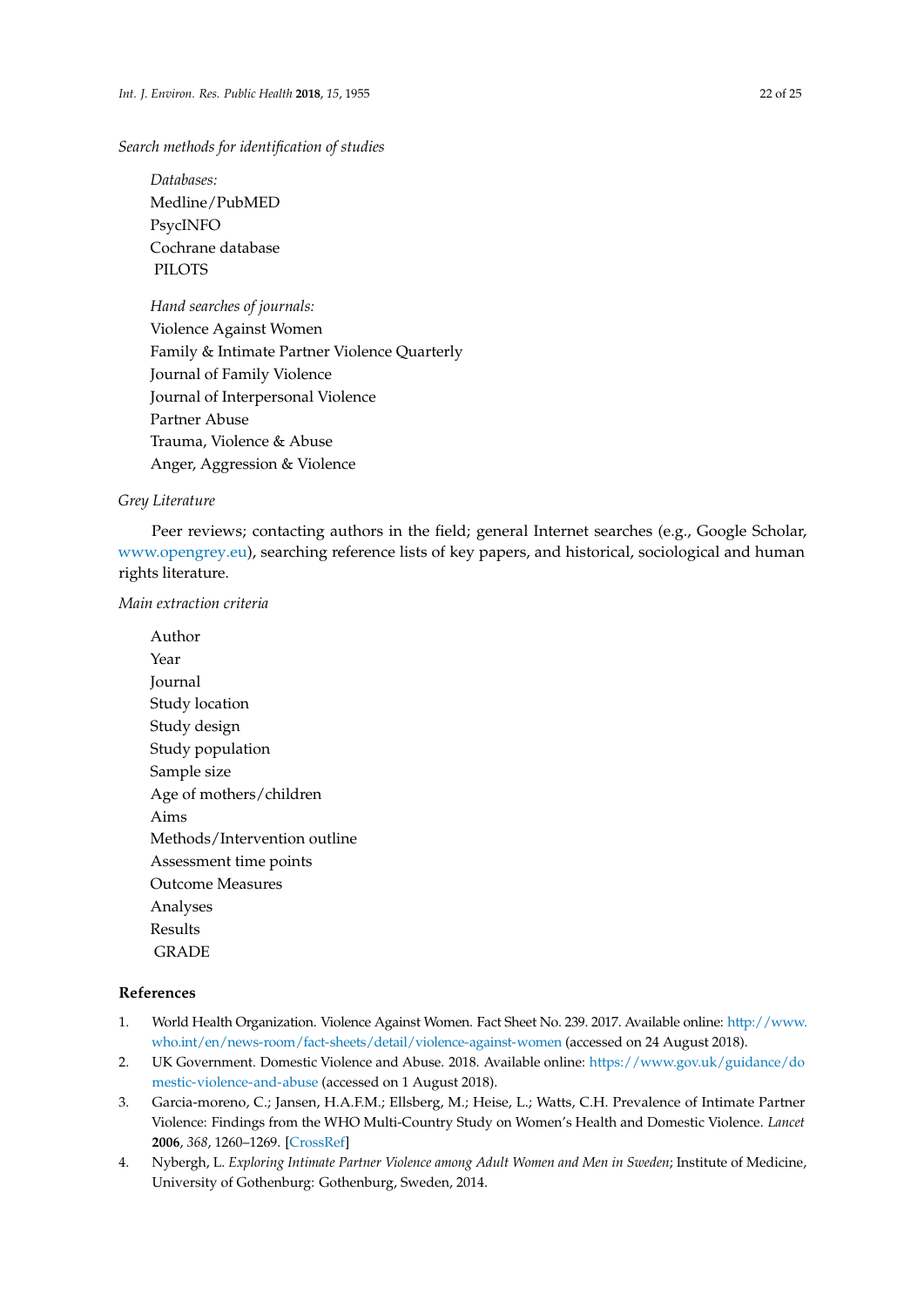- <span id="page-22-22"></span><span id="page-22-0"></span>5. Breiding, M.J.; Black, M.C.; Ryan, G.W. Prevalence and Risk Factors of Intimate Partner Violence in Eighteen, U.S. States/Territories, 2005. *Am. J. Prev. Med.* **2008**, *34*, 112–118. [\[CrossRef\]](http://dx.doi.org/10.1016/j.amepre.2007.10.001) [\[PubMed\]](http://www.ncbi.nlm.nih.gov/pubmed/18201640)
- <span id="page-22-23"></span><span id="page-22-1"></span>6. Lau, C.L.; Ching, W.M.; Tong, W.L.; Chan, K.L.; Tsui, K.L.; Kam, C.W. 1700 Victims of intimate partner violence: Characteristics and clinical outcomes. *Hong Kong Med. J.* **2008**, *14*, 451–457. [\[PubMed\]](http://www.ncbi.nlm.nih.gov/pubmed/19060344)
- <span id="page-22-2"></span>7. Jaffe, P.G.; Crooks, C.V.; Wolfe, D.A. Legal and policy responses to children exposed to domestic violence: The need to evaluate intended and unintended consequences. *Clin. Child Fam. Psychol. Rev.* **2003**, *6*, 205–213. [\[CrossRef\]](http://dx.doi.org/10.1023/A:1024914517072) [\[PubMed\]](http://www.ncbi.nlm.nih.gov/pubmed/14620580)
- <span id="page-22-3"></span>8. Gilbert, R.; Widom, C.S.; Browne, K.; Fergusson, D.; Webb, E.; Janson, S. Burden and consequences of child maltreatment in high-income countries. *Lancet* **2009**, *373*, 68–81. [\[CrossRef\]](http://dx.doi.org/10.1016/S0140-6736(08)61706-7)
- <span id="page-22-4"></span>9. Devaney, J. Research Review: The Impact of Domestic Violence on Children. *Irish Probat. J.* **2015**, *12*, 79–94.
- <span id="page-22-5"></span>10. Wathen, C.N.; MacMillan, H.L. Children's exposure to intimate partner violence: Impacts and interventions. *Paediatr. Child Heal.* **2013**, *18*, 419–422.
- <span id="page-22-6"></span>11. UNICEF. *Behind Closed Doors—The Impact of Domestic Violence on Children*; UNICEF: New York, NY, USA, 2006.
- <span id="page-22-7"></span>12. Samuelson, K.W.; Krueger, C.E.; Wilson, C. Relationships Between Maternal Emotion Regulation, Parenting, and Children's Executive Functioning in Families Exposed to Intimate Partner Violence. *J. Interpers. Violence* **2012**, *27*, 3532–3550. [\[CrossRef\]](http://dx.doi.org/10.1177/0886260512445385) [\[PubMed\]](http://www.ncbi.nlm.nih.gov/pubmed/22610834)
- <span id="page-22-21"></span><span id="page-22-8"></span>13. Graham-Bermann, S.A.; Lynch, S.; Banyard, V.; DeVoe, E.; Halabu, H. Community-based intervention for children exposed to intimate partner violence: An efficacy trial. *J. Consult. Clin. Psychol.* **2007**, *75*, 199–209. [\[CrossRef\]](http://dx.doi.org/10.1037/0022-006X.75.2.199) [\[PubMed\]](http://www.ncbi.nlm.nih.gov/pubmed/17469878)
- <span id="page-22-9"></span>14. Mullender, A.; Hague, G.; Imam, U.; Kelly, L.; Malos, E.; Regan, L. *Children's Perspectives on Domestic Violence*; Sage Publications: London, UK, 2002.
- <span id="page-22-10"></span>15. Graham-Bermann, S.A.; Miller, L.E. Intervention to reduce traumatic stress following intimate partner violence: An efficacy trial of the Moms' Empowerment Program (MEP). *Psychodyn. Psychiatry* **2013**, *41*, 329–350. [\[CrossRef\]](http://dx.doi.org/10.1521/pdps.2013.41.2.329) [\[PubMed\]](http://www.ncbi.nlm.nih.gov/pubmed/23713623)
- <span id="page-22-11"></span>16. Pico-Alfonso, M.A.; Garcia-Linares, M.; Celda-Navarro, N.; Blasco-Ros, C.; Echeburúa, E.; Martinez, M. The Impact of Physical, Psychological, and Sexual Intimate Male Partner Violence on Women's Mental Health: Depressive Symptoms, Posttraumatic Stress Disorder, State Anxiety, and Suicide. *J. Womens Health* **2006**, *15*, 599–611. [\[CrossRef\]](http://dx.doi.org/10.1089/jwh.2006.15.599) [\[PubMed\]](http://www.ncbi.nlm.nih.gov/pubmed/16796487)
- <span id="page-22-12"></span>17. Lieberman, A.; Van Horn, P.; Ghosh Ippen, C. Toward evidence-based treatment: Child-parent psychotherapy with preschoolers exposed to marital violence. *J. Am. Acad. Child Adolesc. Psychiatry* **2005**, *44*, 1241–1248. [\[CrossRef\]](http://dx.doi.org/10.1097/01.chi.0000181047.59702.58) [\[PubMed\]](http://www.ncbi.nlm.nih.gov/pubmed/16292115)
- <span id="page-22-13"></span>18. Øverlien, C. Children exposed to domestic violence: Conclusions from the literature and challenges ahead. *J. Soc. Work* **2010**, *10*, 80–97. [\[CrossRef\]](http://dx.doi.org/10.1177/1468017309350663)
- <span id="page-22-14"></span>19. Cannon, E.; Bonomi, A.; Anderson, M.; Rivara, F.P. The intergenerational transmission of intimate partner violence. *Arch. Pediatr. Adolesc. Med.* **2009**, *163*, 706–708. [\[CrossRef\]](http://dx.doi.org/10.1001/archpediatrics.2009.91) [\[PubMed\]](http://www.ncbi.nlm.nih.gov/pubmed/19652101)
- <span id="page-22-15"></span>20. Jouriles, E.N.; McDonald, R.; Spiller, L.; Norwood, W.D.; Swank, P.R.; Stephens, N.; Ware, H.; Buzy, W.M. Reducing conduct problems among children of battered women. *J. Consult. Clin. Psychol.* **2001**, *69*, 774–785. [\[CrossRef\]](http://dx.doi.org/10.1037/0022-006X.69.5.774) [\[PubMed\]](http://www.ncbi.nlm.nih.gov/pubmed/11680554)
- 21. Reid-Cunningham, A.R. Parent—Child relationship and mother's sexual assault history. *Violence Against Women* **2009**, *15*, 920–932. [\[CrossRef\]](http://dx.doi.org/10.1177/1077801209335492) [\[PubMed\]](http://www.ncbi.nlm.nih.gov/pubmed/19509321)
- <span id="page-22-16"></span>22. Sturge-apple, M.L.; Davies, P.T.; Cicchetti, D. Mother's parenting practices as explanatory mechanisms in associations between interparental violence and child adjustment. *Partner Abuse* **2011**, *1*, 1–14.
- <span id="page-22-17"></span>23. Maddoux, J.A.; Liu, F.; Symes, L.; Mcfarlane, J.; Paulson, R.; Binder, B.K.; Fredland, N.; Nava, A.; Gilroy, H. Partner Abuse of Mothers Compromises Children's Behavioral Functioning Through Maternal Mental Health Dysfunction: Analysis of 300 Mother-Child Pairs. *Res. Nurs. Health* **2016**, *39*, 87–95. [\[CrossRef\]](http://dx.doi.org/10.1002/nur.21708) [\[PubMed\]](http://www.ncbi.nlm.nih.gov/pubmed/26694769)
- <span id="page-22-18"></span>24. Levendosky, A.; Graham-Bermann, S. Trauma and parenting in battered women: An addition to an ecological model of parenting. *J. Aggress. Maltreat. Trauma* **2000**, *3*, 25–35. [\[CrossRef\]](http://dx.doi.org/10.1300/J146v03n01_03)
- <span id="page-22-19"></span>25. Osofsky, J. Prevalence of Children's Exposure to Domestic Violence and Child Maltreatment: Implications for Prevention and Intervention. *Clin. Child Fam. Psychol. Rev.* **2003**, *6*, 161–170. [\[CrossRef\]](http://dx.doi.org/10.1023/A:1024958332093) [\[PubMed\]](http://www.ncbi.nlm.nih.gov/pubmed/14620577)
- <span id="page-22-20"></span>26. Holt, S.; Buckley, H.; Whelan, S. The impact of exposure to domestic violence on children and young people: A review of the literature. *Child Abuse Negl.* **2008**, *32*, 797–810. [\[CrossRef\]](http://dx.doi.org/10.1016/j.chiabu.2008.02.004) [\[PubMed\]](http://www.ncbi.nlm.nih.gov/pubmed/18752848)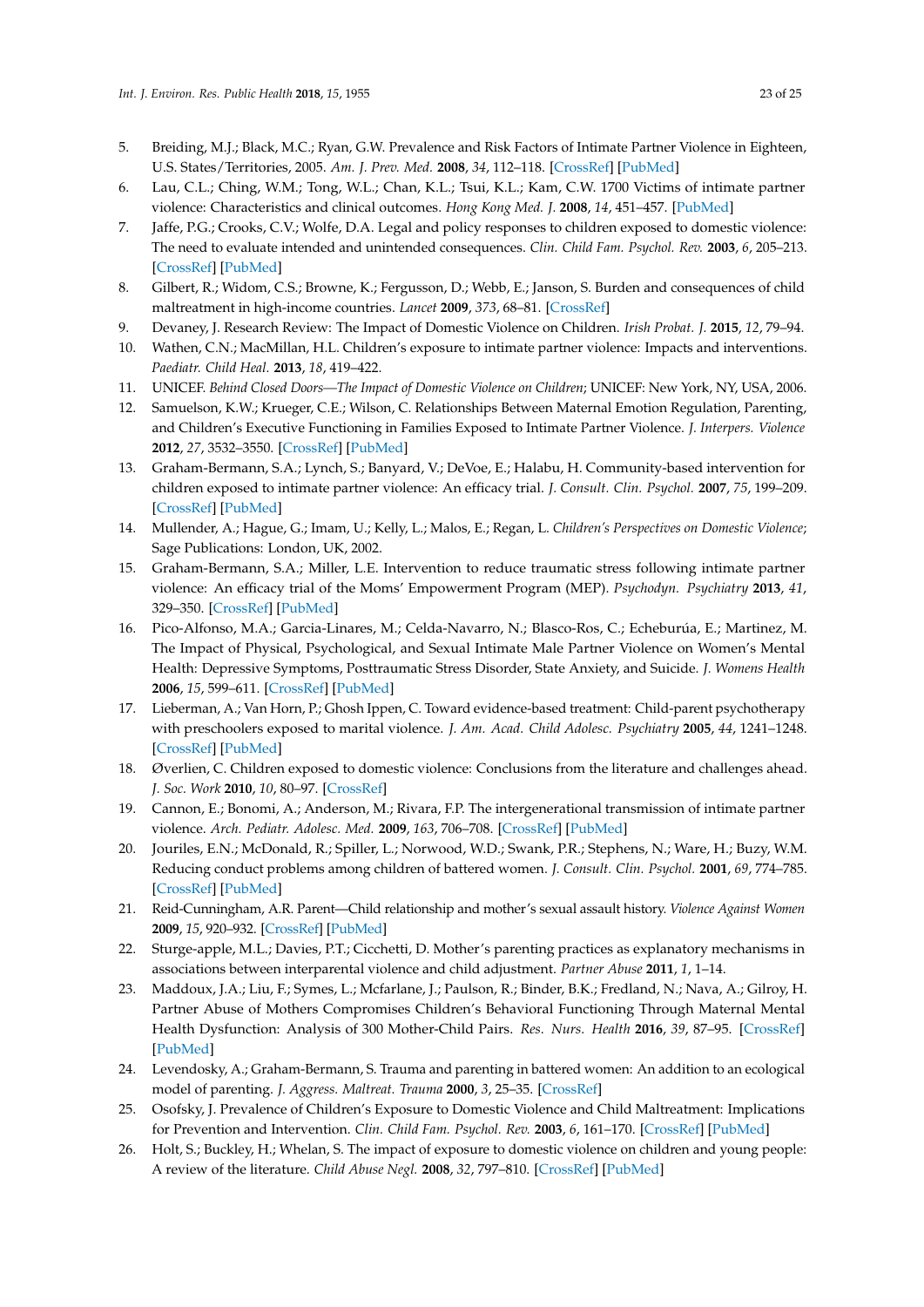- <span id="page-23-0"></span>27. Graham-Bermann, S.A.; Miller-Graff, L. Community-based intervention for women exposed to intimate partner violence: a randomized control trial. *J. Fam. Psychol.* **2015**, *29*, 537–547. [\[CrossRef\]](http://dx.doi.org/10.1037/fam0000091) [\[PubMed\]](http://www.ncbi.nlm.nih.gov/pubmed/26030027)
- <span id="page-23-1"></span>28. Stover, C.S.; Meadows, A.L.; Kaufman, J. Interventions for intimate partner violence: Review and implications for evidence-based practice. *Prof. Psychol. Res. Pract.* **2009**, *40*, 223–233. [\[CrossRef\]](http://dx.doi.org/10.1037/a0012718)
- <span id="page-23-2"></span>29. McWhirter, P.T. Therapeutic interventions for children who have witnessed domestic violence. In *Compelling Counselling Interventions: Celebrating VISTAS' Fifth Anniversary*; Americal Counseling Association: Ann Arbor, MI, USA, 2008; pp. 31–38.
- <span id="page-23-3"></span>30. Rizo, C.F.; Macy, R.J.; Ermentrout, D.M.; Johns, N.B. A review of family interventions for intimate partner violence with a child focus or child component. *Aggress. Violent Behav.* **2011**, *16*, 144–166. [\[CrossRef\]](http://dx.doi.org/10.1016/j.avb.2011.02.004)
- <span id="page-23-18"></span><span id="page-23-4"></span>31. Ybarra, G.J.; Wilkens, S.L.; Lieberman, A.F. The influence of domestic violence on preschooler behavior and functioning. *J. Fam. Violence* **2007**, *22*, 33–42. [\[CrossRef\]](http://dx.doi.org/10.1007/s10896-006-9054-y)
- <span id="page-23-19"></span><span id="page-23-5"></span>32. McFarlane, J.M.; Groff, J.Y.; O'Brien, J.A.; Watson, K. Behaviors of children following a randomized controlled treatment program for their abused mothers. *Issues Compr. Pediatr. Nurs.* **2005**, *28*, 195–211. [\[CrossRef\]](http://dx.doi.org/10.1080/01460860500396708) [\[PubMed\]](http://www.ncbi.nlm.nih.gov/pubmed/16356894)
- <span id="page-23-20"></span><span id="page-23-6"></span>33. Austin, A.E.; Shanahan, M.E.; Barrios, Y.V.; Macy, R.J. A Systematic Review of Interventions for Women Parenting in the Context of Intimate Partner Violence. *Trauma Violence Abuse* **2017**. [\[CrossRef\]](http://dx.doi.org/10.1177/1524838017719233) [\[PubMed\]](http://www.ncbi.nlm.nih.gov/pubmed/29333985)
- <span id="page-23-7"></span>34. Jaffe, P.; Wolfe, D.; Wilson, S. *Children of Battered Women*; Sage Publications, Inc.: Thousand Oaks, CA, USA, 1990.
- <span id="page-23-21"></span><span id="page-23-8"></span>35. Brozek, J.L.; Akl, E.A.; Compalati, E.; Kreis, J.; Terracciano, L.; Fiocchi, A.; Ueffing, E.; Andrews, J.; Alonso-Coello, P.; Meerpohl, J.J.; et al. Grading quality of evidence and strength of recommendations in clinical practice guidelines Part 3 of 3 the GRADE approach to developing recommendations. *Allergy Eur. J. Allergy Clin. Immunol.* **2011**, *66*, 588–595. [\[CrossRef\]](http://dx.doi.org/10.1111/j.1398-9995.2010.02530.x) [\[PubMed\]](http://www.ncbi.nlm.nih.gov/pubmed/21241318)
- <span id="page-23-23"></span><span id="page-23-22"></span>36. Brozek, J.L.; Akl, E.A.; Alonso-Coello, P.; Lang, D.; Jaeschke, R.; Williams, J.W.; Phillips, B.; Lelgemann, M.; Lethaby, A.; Bousquet, J.; et al. Grading quality of evidence and strength of recommendations in clinical practice guidelines: Part 1 of 3. An overview of the GRADE approach and grading quality of evidence about interventions. *Allergy Eur. J. Allergy Clin. Immunol.* **2009**, *64*, 669–677. [\[CrossRef\]](http://dx.doi.org/10.1111/j.1398-9995.2009.01973.x) [\[PubMed\]](http://www.ncbi.nlm.nih.gov/pubmed/19210357)
- <span id="page-23-25"></span><span id="page-23-24"></span><span id="page-23-9"></span>37. Brozek, J.L.; Akl, E.A.; Jaeschke, R.; Lang, D.M.; Bossuyt, P.; Glasziou, P.; Helfand, M.; Ueffing, E.; Alonso-Coello, P.; Meerpohl, J.; et al. Grading quality of evidence and strength of recommendations in clinical practice guidelines: Part 2 of 3. The GRADE approach to grading quality of evidence about diagnostic tests and strategies. *Allergy Eur. J. Allergy Clin. Immunol.* **2009**, *64*, 1109–1116. [\[CrossRef\]](http://dx.doi.org/10.1111/j.1398-9995.2009.02083.x) [\[PubMed\]](http://www.ncbi.nlm.nih.gov/pubmed/19489757)
- <span id="page-23-26"></span><span id="page-23-10"></span>38. Basu, A.; Malone, J.C.; Levendosky, A.A.; Dubay, S. Longitudinal Treatment Effectiveness Outcomes of a Group Intervention for Women and Children Exposed to Domestic Violence. *J. Child Adolesc. Trauma* **2009**, *2*, 90–105. [\[CrossRef\]](http://dx.doi.org/10.1080/19361520902880715)
- <span id="page-23-27"></span>39. Becker, K.D.; Mathis, G.; Mueller, C.W.; Issari, K.; Atta, S.S. Community-based treatment outcomes for parents and children exposed to domestic violence. *J. Emot. Abuse* **2008**, *8*, 187–204. [\[CrossRef\]](http://dx.doi.org/10.1080/10926790801986122)
- <span id="page-23-28"></span>40. Graham-Bermann, S.A.; Miller-Graff, L.E.; Howell, K.H.; Grogan-Kaylor, A. An Efficacy Trial of an Intervention Program for Children Exposed to Intimate Partner Violence. *Child Psychiatry Hum. Dev.* **2015**, *46*, 928–939. [\[CrossRef\]](http://dx.doi.org/10.1007/s10578-015-0532-4) [\[PubMed\]](http://www.ncbi.nlm.nih.gov/pubmed/25596929)
- <span id="page-23-11"></span>41. Macmillan, K.; Harpur, L. An Examination of Children Exposed to Marital Violence Accessing a Treatment Intervention. *J. Emot. Abuse* **2003**, *3*, 3–4. [\[CrossRef\]](http://dx.doi.org/10.1300/J135v03n03_04)
- <span id="page-23-12"></span>42. Waldman-Levi, A.; Weintraub, N. Efficacy of a crsis intervention in improving mother-child interaction and children's play functioning. *Am. J. Occup. Ther.* **2015**, *69*, 1–11.
- <span id="page-23-13"></span>43. Smith, N.; Landreth, G. Intensive filial therapy with child witnesses of domestic violence: A comparison with individual and sibling group play therapy. *Int. J. Play Ther.* **2003**, *12*, 67–88. [\[CrossRef\]](http://dx.doi.org/10.1037/h0088872)
- <span id="page-23-14"></span>44. Jouriles, E.; McDonald, R.; Rosenfield, D.; Stephens, N.; Corbitt-Shindler, D.; Miller, P.C. Reducing conduct problems among children exposed to intimate partner violence: A randomized clinical trial examining effects of Project Support. *J. Consult. Clin. Psychol.* **2009**, *77*, 705–717. [\[CrossRef\]](http://dx.doi.org/10.1037/a0015994) [\[PubMed\]](http://www.ncbi.nlm.nih.gov/pubmed/19634963)
- <span id="page-23-15"></span>45. McDonald, R.; Jouriles, E.; Skopp, N. Reducing conduct problems among children brought to women's shelters: Intervention effects 24 months following termination of services. *J. Fam. Psychol.* **2006**, *20*, 127–136. [\[CrossRef\]](http://dx.doi.org/10.1037/0893-3200.20.1.127) [\[PubMed\]](http://www.ncbi.nlm.nih.gov/pubmed/16569097)
- <span id="page-23-16"></span>46. Smith, E. *Domestic Abuse, Recovering Together (DART): Evaluation Report*; NSPCC: London, UK, 2016.
- <span id="page-23-17"></span>47. McManus, E.; Belton, E.; Barnard, M.; Cotmore, R.; Taylor, J. Recovering from Domestic Abuse, Strengthening the Mother–Child Relationship: Mothers' and Children's Perspectives of a New Intervention. *Child Care Pract.* **2013**, *19*, 291–310. [\[CrossRef\]](http://dx.doi.org/10.1080/13575279.2013.785933)